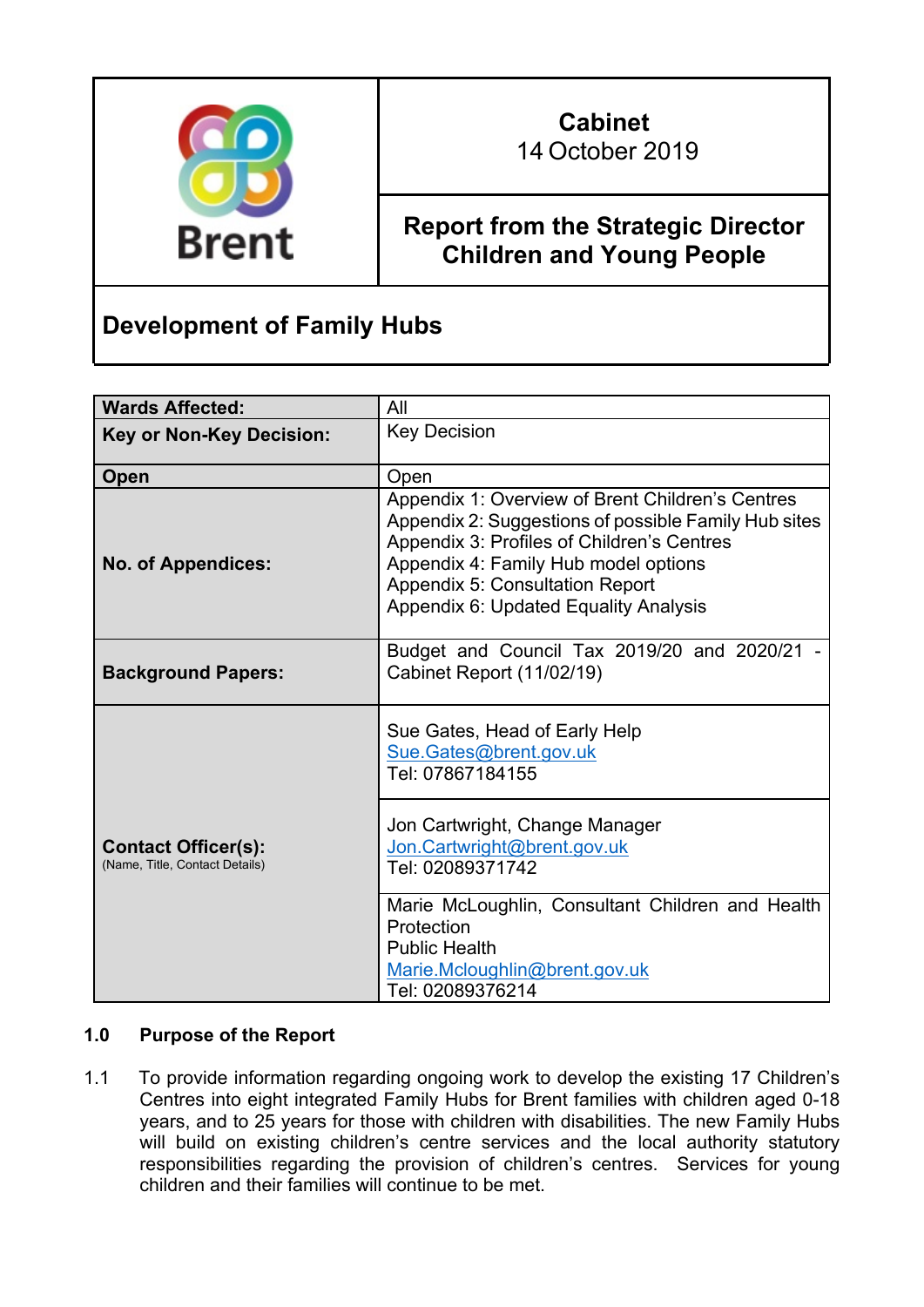- 1.2 This Cabinet paper details the potential delivery opportunities and sets out the recommended option. The report requests authority to tender for specific services and to delegate authority for the Strategic Directors of Children and Young People and of Community Wellbeing to award contracts for services relevant to their directorates in consultation with the Cabinet Members for Children's Safeguarding, Early Help and Social Care and for Public Health, Culture and Leisure.
- 1.3 The report includes profiles of all current Children's Centres. These profiles inform the selection process below. It also outlines outcomes from the statutory public consultation and feedback from some of the Family Hub engagement activities.
- 1.4 Table A below provides an overview of key work and estimated dates in the process to develop a new family hub model to be effective from September 2020.

| <b>Table A</b>                      |                   |  |  |
|-------------------------------------|-------------------|--|--|
| <b>Work</b>                         | <b>Date</b>       |  |  |
| Cabinet decision                    | 14/10/19          |  |  |
| Supplier engagement event           | End of Oct 19     |  |  |
| Out to tender for specific services | Nov 19 - Feb 20   |  |  |
| <b>Tenders evaluated</b>            | Feb <sub>20</sub> |  |  |
| Award of contract                   | Mar 20            |  |  |
| Implementation                      | $Apr - Sep 20$    |  |  |
| Family Hubs service goes live       | Sep 20            |  |  |

1.5 The strategic oversight of consultation has been provided through the Brent Children's Trust. Various commissioning and management arrangements for the Family Hubs have been explored and discussed at Task and Finish Groups. An options paper has been developed including exploration of Hubs being managed in-house as well as being commissioned. An overview of this can be found in paragraph 6.20 and 6.21 below and in Appendix 4.

## **2.0 Recommendation(s)**

That Cabinet:

2.1 Agree to the development into Family Hubs of those sites listed in Table 1 below for the reasons detailed in this report and particular in paragraph 6.10 below.

Table 1

## **Current Children's Centre sites proposed to become Family Hubs**:

| Fawood and Curzon (managed as one Hub)      | Preston Park (adjacent to Preston   |  |
|---------------------------------------------|-------------------------------------|--|
|                                             | Park primary school)                |  |
| Alperton (adjacent to Alperton School)      | St Raphael's (centrally located on  |  |
|                                             | the Stonebridge estate)             |  |
| Church Lane (adjacent to Fryent Primary     | Three Trees (adjacent to Queens     |  |
| school)                                     | Park Community school)              |  |
| Granville Plus (part of the Granville site) | Willow (predominantly as a SEND     |  |
|                                             | hub situated adjacent to Chalk Hill |  |
|                                             | Primary school)                     |  |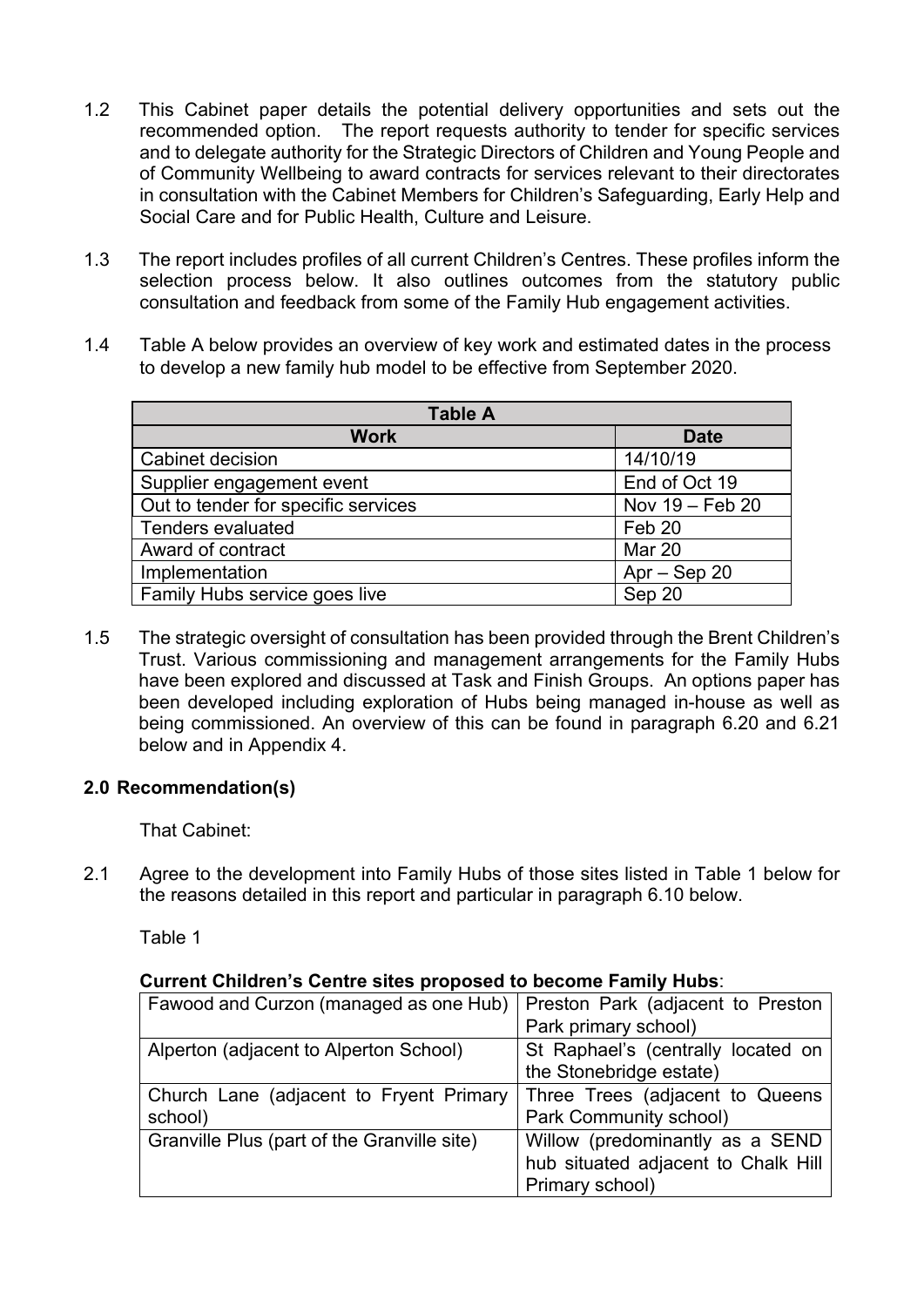2.2 Agree that the sites detailed in Table 2 below will cease Children's Centre provision, and seek alternative usage options for the reasons detailed in this report and in particular in paragraph 6.10 below.

Table 2

## **Current sites proposed to end existing Children's Centre provision from, seeking alternative usage options:**

| Mount Stewart (based on Mount            | <b>Welcome Centre and Barham Park</b>   |
|------------------------------------------|-----------------------------------------|
| Stewart school site, possible future use | Annex (possible future use for Barham   |
| as a full time school nursery)           | Park site as a community resource by a  |
|                                          | voluntary sector provider)              |
| Treetops (based in King Edward Park      | Wykeham (adjacent to Wykeham            |
| possible future use by the onsite        | primary school, possible future use by  |
| private nursery provider full time)      | the school as 2 year olds' provision or |
|                                          | for alternative educational use).       |
| Wembley Primary (Integrated with         | Harmony (adjacent to Mitchell Brook     |
| Wembley primary school, possible         | primary school, possible future use as  |
| future use by the school as additional   | continuation of school nursery or for   |
| office and nursery provision)            | alternative educational use).           |
|                                          |                                         |

- 2.3 Approve an approach to manage Family Hubs as set out in this report and in particular in paragraph 6.21 below, with health services being commissioned and the majority of other services being brought in-house.
- 2.4 Delegate authority to the Strategic Director, Community Wellbeing in consultation with the Lead Member for Public Health, Culture and Leisure to tender and award a contract(s) to deliver health services from Family Hubs as detailed in appendix 4.
- 2.5 To approve requests to delegate authority to the Strategic Director, Children and Young People to Tender and Award some specific services to be delivered from Family Hubs as detailed in appendix 4.

## **3.0 Detail**

#### **Background**

3.1 The All Party Parliamentary Group on Children's Centres (APPG) led a 2016 inquiry into the future of Children's Centres. The APPG report focused on the role that Children's Centres could play as hubs for local services and wider family support. By building on the existing infrastructure of Children's Centres and extending their offer to include support for parents and all children regardless of age (as well as retaining specific provision for very young children and their (prospective) parents), the APPG concluded that Family Hubs could deliver holistic, early intervention services to families within the wider community. This approach has already been established by many local authorities (e.g. Barnet, Westminster, Bradford, Coventry, Derby, Dudley, Doncaster, Essex, Kirklees, North East Lincolnshire, North Yorkshire, Medway,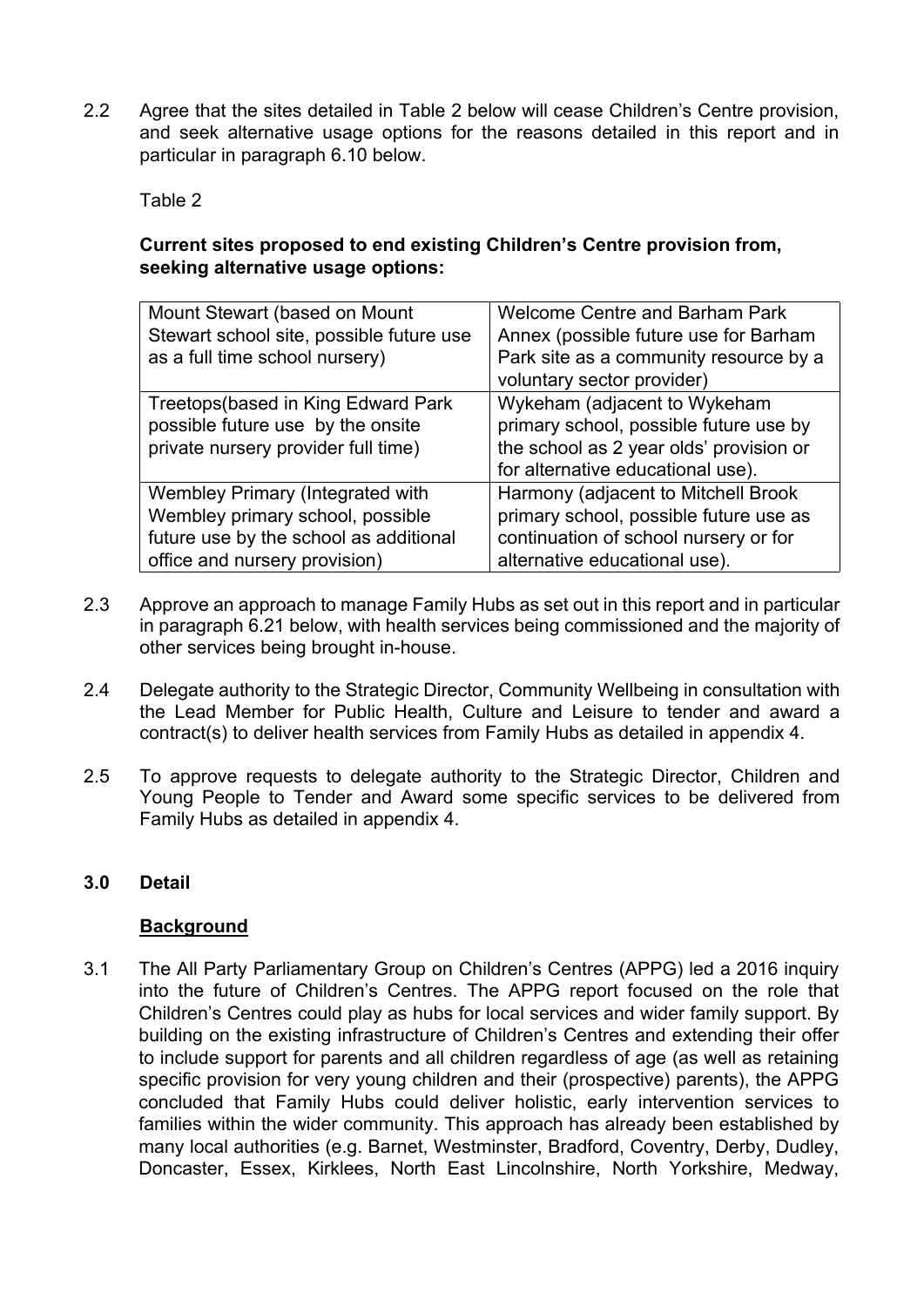Oxfordshire, Portsmouth, Shropshire, Wakefield and Wokingham) and other local authorities have similar models at different stages of development.

- 3.2 Locally, following a wide range of community research and engagement with local residents and stakeholders throughout 2017-2018, Outcome Based Reviews (OBRs) recommended more hub-based service delivery that enables holistic support in addressing the needs of the whole family.
- 3.3 These OBR recommendations fed into aligned budget proposals CWB002 (*Recommission public health 0-19 service with children's centres contract to realise efficiencies*) and CYP008 (*Develop family hubs from children's centres*). Following public consultation these proposals were agreed by Full Council in February 2019.
- 3.4 A Family Hubs task and finish group was established to jointly design a family hub model for Brent to be effective from September 2020, in-line with end dates / extensions for the contracts included in the budget proposals at paragraph 3.3. Membership of the task and finish group included key CYP and CWB officers and senior representatives from Barnardo's, the Fawood Curzon Partnership and Central London Community Healthcare NHS Trust.

#### **4 Design Work**

4.1 Key pieces of work completed by the Family Hubs task and finish group include developing and agreeing Design Principles to underpin development of the model, which have been approved by the Working with Families Strategic board, reporting to the Children's Trust, chaired by the Strategic Director, CYP.

#### Family Hub Design Principles:

- **Accessible and Safe:** An easily accessible service in an inclusive, safe and welcoming environment
- **Integrated:** A professional service that is committed to working as a partnership, with truly integrated pathways
- **Whole Family Approach:** A whole family approach is embedded across the service
- **Universal and Targeted Services:** A service that includes a universal offer and targeted provision for those most in need
- **Community Focused:** A service which is shaped by the community voice and builds on and connects with local community assets (including organisations and groups)
- **Early Intervention:** A flexible and collaborative service which responds early to the needs of Brent families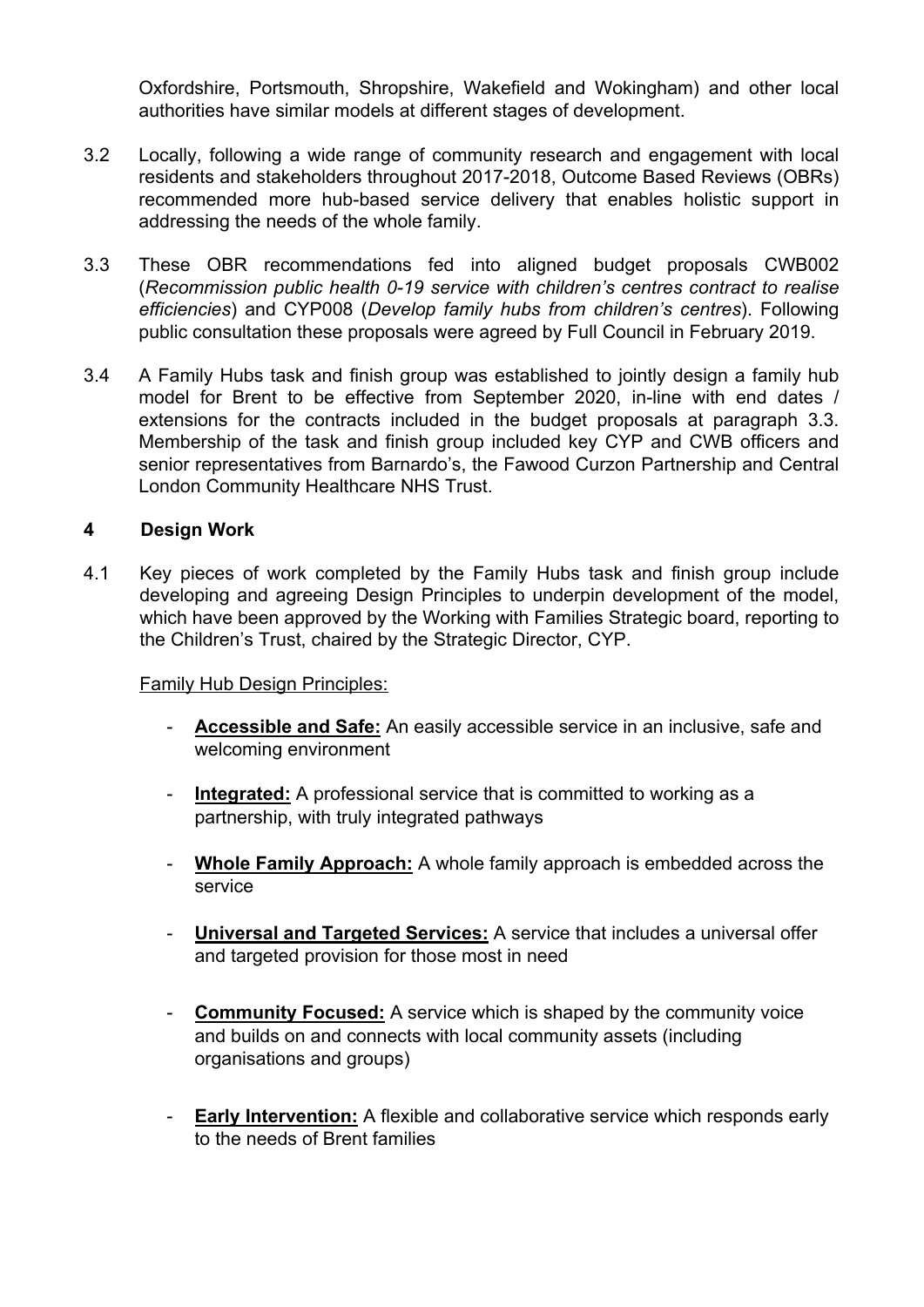- **Outcome Focused:** A quality service which achieves improved and measurable outcomes for families
- 4.2Engagement of key stakeholders based around these design principles was completed between March and May 2019. This work included:
	- Group and one to one discussions with approx. 190 current children's centre users across various sites throughout April and May;
	- A workshop, held at the Freeman Family Centre on 2 May, targeted at nonchildren's centre users / parents who would be able to access support in a family hub model;
	- A professionals' workshop, held at the Civic Centre on 24 April, attended by 30 core staff and partners, including representatives from CYP, Public Health, Barnardo's, Fawood and Curzon, NHS including Central London Community Healthcare and CCG and Citizens Advice Brent;
	- Sessions and meetings from March to July with representatives of community groups and voluntary sector partners, including Young Brent Foundation and CVS Brent;
	- A group session with approx. 50 head teachers at the 8 May termly meeting of head teachers and senior council officers.
- 4.3 In general, stakeholders responded positively to the opportunities presented by the new model. Cross-cutting themes included support for an enhanced offer of services for families with school-aged children, including services offered outside of school hours (including weekends). Additionally, many stakeholders identified the potential for Family Hubs to support closer working between the Local Authority and partner organisations, enabling clients to connect with a wider range of support, services and activities. Stakeholders also put forward a number of new services and activities that they, their families and / or their clients might access if they were available through the model. A selection of these services is included at 6.5 of this report.
- 4.4 Many children's centre users expressed concerns about potential loss of services at their local centres and also questioned how the use of the space by different ageranges in future would be managed. Other challenges to emerge included different perceptions about what services and activities are appropriate for delivery at a Family Hub location (including suggestions for youth centre-type activities) and which could be / are already delivered elsewhere and should be linked to via the hubs.
- 4.5 As a whole, clarity of offer was identified as a challenge across a number of stakeholder groups. This included the need for clearer distinction between Family Hubs and youth centres, as well as between Family Hubs and the existing Brent Community Hubs model (which has been developed from the Harlesden Community Hub pilot). Renaming Family Hubs as something closer to the established Children's Centre brand (i.e. 'Children and Family Centres' or 'Family Centres') was suggested to mitigate this.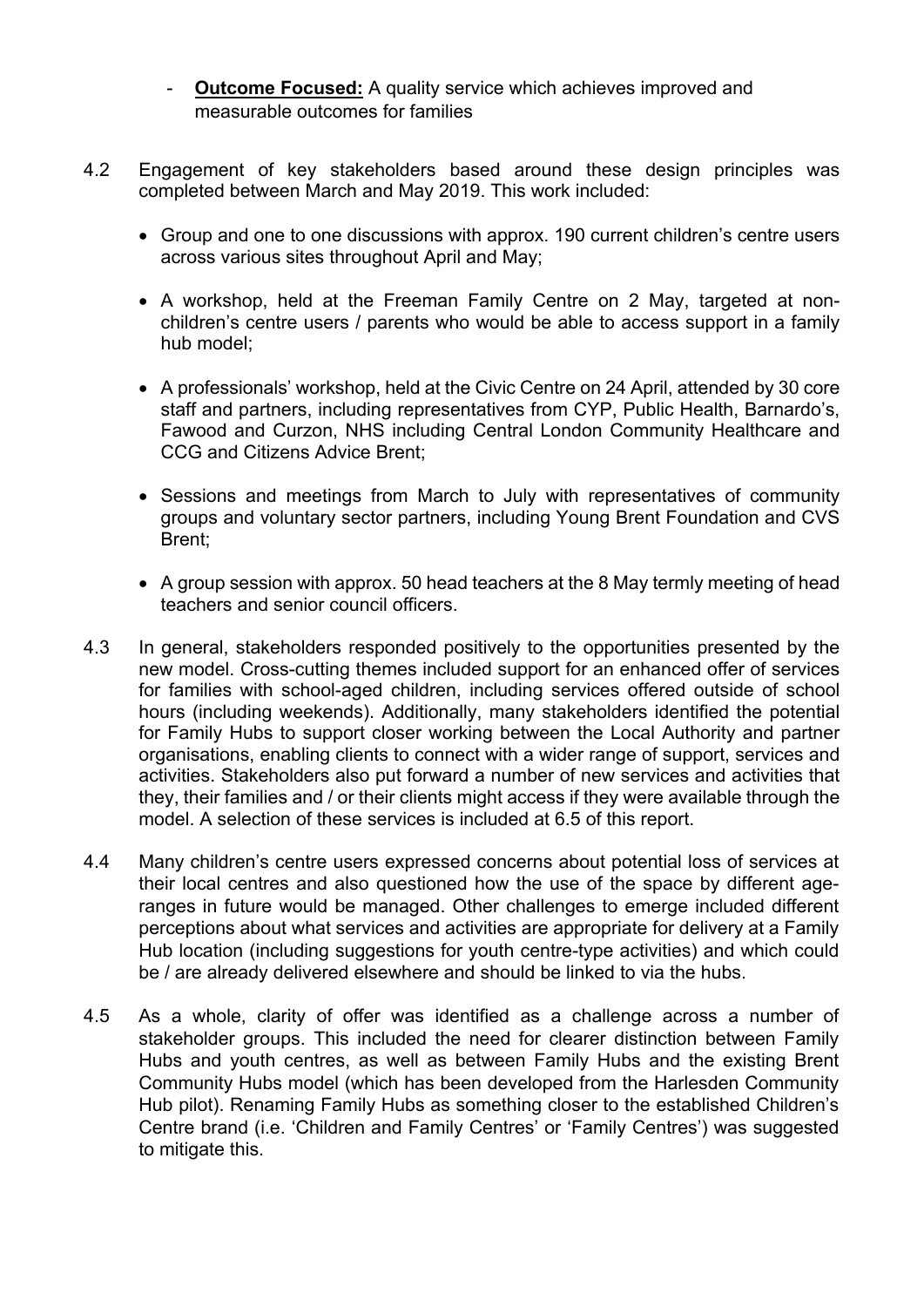- 4.6 Insights from professionals who currently deliver services in children's centres focused on how integrated services could work in practice, identifying the following key features for ensuring successful integration: shared vision, skills and values, clear pathways, joint governance and clarity of offer.
- 4.7 Scrutiny Recommendations:

The design work outlined above, including engagement, responded in part to recommendations from the November 2018 Community and Wellbeing Scrutiny committee (which considered a report providing early indications of what Family Hubs in Brent could include, as well as examples of other models in the UK) and the January 2019 Budget Scrutiny Panel.

#### Community and Wellbeing Scrutiny committee:

- 1. Greater consideration be given in relation to the way the integrated workforce would be managed in the future / under the proposed family hub model.
- 2. Greater consideration be given in relation to how the hub model would function taking into account the buildings available.
- 3. Front line staff and parents be engaged in the consultation process on the family hub model.

#### Budget Scrutiny Panel:

- 1. Hubs should have a strong triage service, so anyone dropping into the centre is quickly assessed.
- 2. Council should pay close attention to public transport routes and geographical areas when choosing potential sites

## **5 Prototyping**

- 5.1 The outputs from all engagement activity informed prototyping work in July. This included a storyboarding workshop with professionals to understand the requirements of effective triage in a Family Hub setting and a full 'experience prototype' which ran in Curzon Crescent from 8 – 19 July offering a wider range of services outside of traditional Children's Centre opening times (i.e. from 3:30 – 6:00pm) with sessions targeted at families and children of all ages. The prototype included 11 different service offers over 20 different sessions and included council services, commissioned services and services provided by partner organisations. All sessions were advertised as drop-ins, with no appointments required.
- 5.2 The prototype tested key elements of the approach including service offer, scheduling, promotion, access arrangements, set-up and use of space, partner briefing and coordination, pathways between services and links with local partners. Evaluation included feedback from over 90 stakeholders, including new service users, service providers and other local people using Curzon Crescent during the prototype.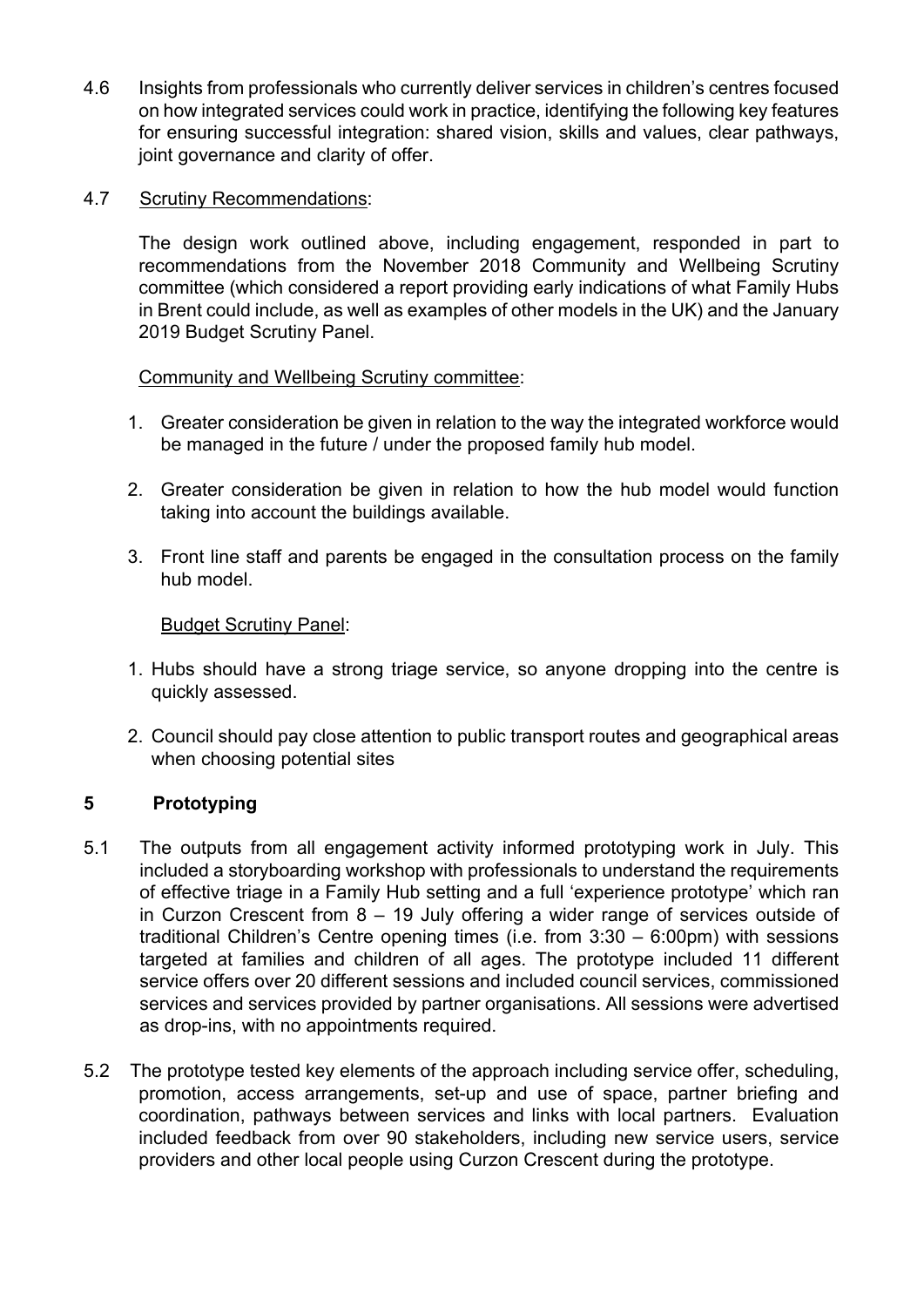- 5.3 Feedback from stakeholders was overwhelmingly positive. Recurring themes from service users included endorsement of the wider range of services and being able to access them locally, increased awareness of what other services were available, and requests to be able to book appointments in advance. Service users were split regarding access times for the enhanced service offer, with equal requests for scheduling during traditional opening hours (i.e. 9:00am – 3:30pm) as well as the twilight sessions offered during the prototype (3:30 – 6:00pm). A small number of service users and local people found it challenging to understand what some of the new services were offering and whether they would benefit from them.
- 5.4 A key theme across a number of case studies, completed as part of the prototyping, was positive outcomes where service users had been able to access a Family Hub service early in their cycle of need. This included parents receiving information and support from Family Support Workers and School Nurses in relation to their schoolage children and leaving the prototype with increased confidence about how to resolve their issues.
- 5.5 Space and activities were the two main themes to emerge from feedback from young people accessing the prototype. They indicated that they would not be put off using a space originally designed for younger children, but that it should be flexible and able to become more 'formal and sophisticated' for their sessions, including posters and general information targeted at them. Suggestions included exploring arrangements for young people to volunteer through the Duke of Edinburgh scheme to help design and make the space more suitable. In terms of activities, 1-to-1 support services were welcomed but only as part of a wider programme of non-stigmatised services/activities to help ensure that young people were not viewed as only accessing family hubs when they had a personal problem or issue.
- 5.6 Recurring themes from service providers included positive feedback of the networking opportunities provided by the model, which facilitated increased awareness of other services and opportunities to connect clients with relevant partner services. A number of partners, including VCS organisations, advised that the spaces allocated to them for the prototype were more suitable than their current arrangements and were an incentive for their involvement with the Family Hub model in future. Service design suggestions from partners included introducing digital solutions for: booking and managing appointments, helping to raise awareness of other local groups and organisations, Front of House (FOH) self-service terminals and supporting access to translation services (in addition to via phone).
- 5.7 Evaluation of all prototyping activity and additional feedback from the Family Hubs task and finish group informed development of the following design recommendations:
	- Appointments should be available for Family Hub services in addition to the drop-in offer;
	- A digital appointment booking and management system should be available for Family Hub clients and service providers;
	- Develop frameworks and tools to support integration of services. This should include:
		- o Location-specific induction and information-packs that support a localities approach;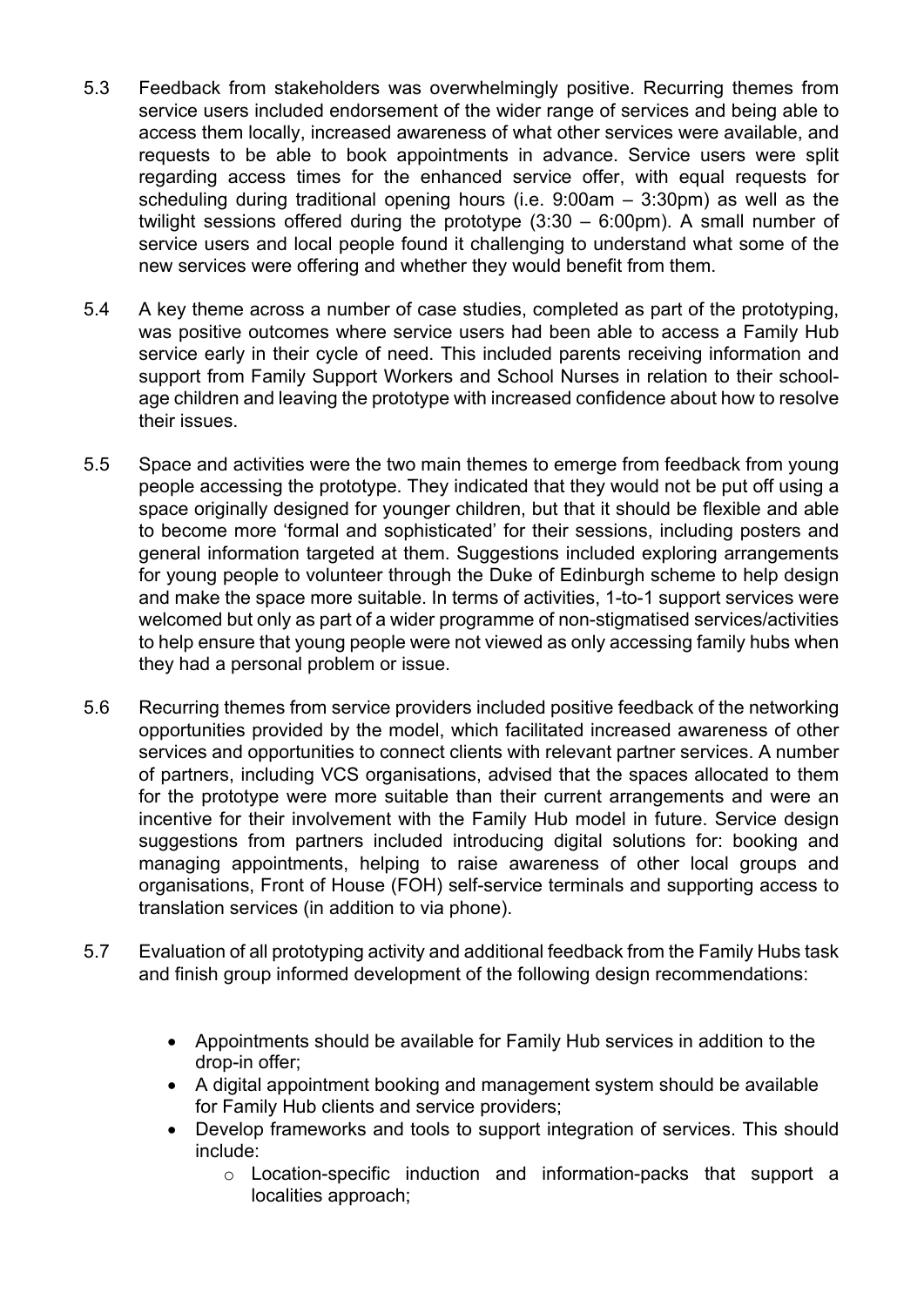- o Operational governance arrangements that enable front-line collaboration; and
- o Digital solutions that enable early intervention and holistic support across services;
- Develop additional tools and training to support effective triage at front-ofhouse, including quick access to expert duty officers (e.g. family support workers);
- Continuous engagement of local partners, including VCS organisations, and coordinating, aligning and promoting local services should be a key role of the hubs;
- Clear breaks should be established between use of hubs by different cohorts (e.g. parents of 0-5s and young people), allowing time for reconfiguration of flexible spaces;
- Scheduling of services should be themed to help clients understand and access the services most relevant to them; and
- The service offer at each hub should be publicised through multiple channels well in advance of the new model launching in September 2020. This should include through key local partners and organisations such as schools, GPs and faith groups.
- 5.8 It is proposed that these recommendations feed into detailed design / service specifications, depending on which delivery model (i.e. single contract, in-house or hybrid) is selected.

## **6.0 Further considerations**

- 6.1 Brent Children's Trust *Early Help Framework 2018-2020* sets clear objectives to create a substantially greater whole-family approach across services, including Children's Centres. These objectives also form part of commitments made to the Ministry of Housing Communities and Local Government (MHCLG) as part of the Troubled Families (TF) programme.
- 6.2 The approach being taken is to remodel and re-scope some of the current Children's Centres into eight Family Hubs. Early closure of Hope and Challenge House Children's Centres has already taken place for reasons not connected to this proposal. Appropriate consultation in respect of these 2 Children's Centres has taken place. (Further details at Appendix 1). Consultation in respect of all children's centres took place during July and early August 2019 (Appendix 5).
- 6.3 The intention is to develop Family Hubs as part of an integrated service with the Public Health 0-19 years' service. The 0-19 service is a universal service with the delivery of the Healthy Child Programme at its heart. Following the transfer of responsibility for commissioning of children's public health services to the local authority under the Health and Social Care Act 2012, the service has been re-designed and recommissioned. It is currently provided by Central London Community Healthcare NHS Trust in Brent. In addition to the Healthy Child Programme, the service also includes the Maternal Early Childhood Sustained Home visiting (MESCH) model for pregnant women and vulnerable families with children up to the age of 2, breast feeding support, school entry vision and hearing screening, national child measurement programme (NCMP) and weight management services.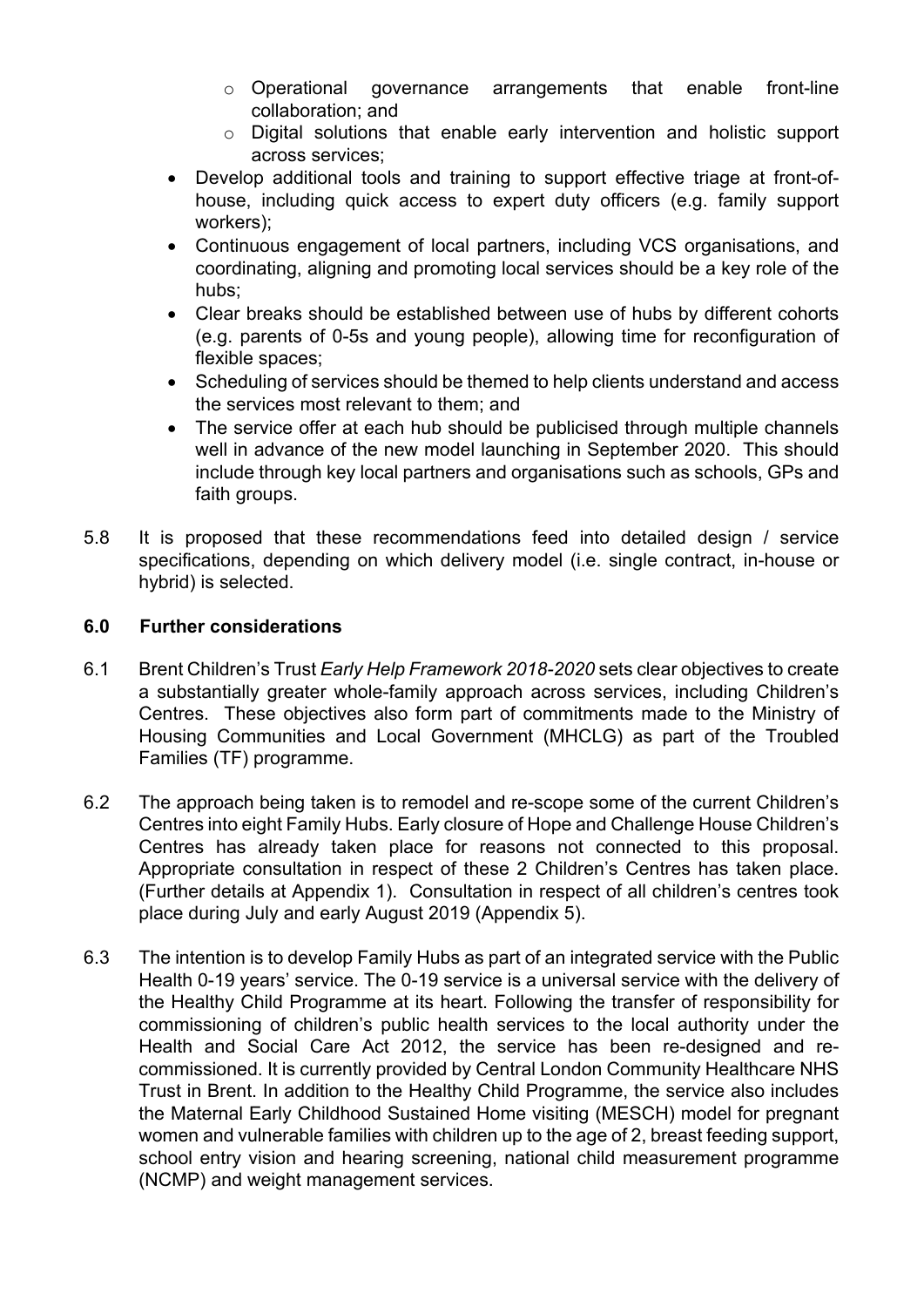- 6.4 From children's centres, some universal early years services will be maintained with increased targeted provision to the most vulnerable children, young people and families. Brent early intervention services will be reviewed and Family Hubs will become a central focus for some of these services. Family Hubs will provide both universal and targeted provision and will meet the particular needs of Brent's children, young people and families. These include very high levels of childhood obesity and dental decay, low immunisation rates, underachievement of some groups of children and young people (e.g. boys of Black Caribbean heritage) all of which are priority areas for action in Brent contained in the 2019 Borough Plan.
- 6.5 Designing a Family Hub model for Brent presents many new opportunities. These include identifying families with multiple needs as early as possible, no matter what service they first come into contact with. The aim is to make sure that any contact with a practitioner will lead to the right intervention at the right time, with greater accountability across all agencies for identifying need earlier. This offers the best route to families understanding and making changes that improve their coping skills and life chances. The Family Hub model provides opportunities to bring together or link more closely with services including (but not limited to) those in the following list. Some will be provided by key commissioned partners or by the Council and some will be arranged and coordinated by the commissioned service if this is the model selected.

| 0-5 years                                                                                                                                                                |                                                                                                                                                                                      |                                                                                                                                                                                      |  |  |
|--------------------------------------------------------------------------------------------------------------------------------------------------------------------------|--------------------------------------------------------------------------------------------------------------------------------------------------------------------------------------|--------------------------------------------------------------------------------------------------------------------------------------------------------------------------------------|--|--|
| <b>Midwifery services</b><br>Antenatal classes / clinics<br><b>Postnatal clinics</b><br>Dads antenatal<br>Bumps and babies<br><b>Smoking Cessation</b>                   | <b>Health visiting services</b><br>Well baby weighing clinic<br><b>Breastfeeding support</b><br>Development reviews<br>Preparation for birth and<br>parenthood<br>Introducing solids | <b>Parenting support</b><br>Parenting programmes:<br>Triple P, Strengthening<br><b>Families Strengthening</b><br>Communities,<br>Solihull approach (using<br>social learning theory) |  |  |
| <b>Family support</b><br>1-2-1 Family support<br>Family support drop ins<br><b>DVIP Support</b>                                                                          | <b>Transitions</b><br><b>Primary School</b><br>application surgery<br><b>Transition to Primary</b><br>School                                                                         | <b>Family Health</b><br>Oral health<br><b>SALT</b> services<br>Perinatal clinic                                                                                                      |  |  |
| <b>Early Education</b><br><b>NEG Eligibility surgery</b><br><b>CFIS Surgery</b><br>Target sessions for low<br>attainment groups (Boys<br>of Black Caribbean<br>Heritage) |                                                                                                                                                                                      |                                                                                                                                                                                      |  |  |
| 5-11 years                                                                                                                                                               |                                                                                                                                                                                      |                                                                                                                                                                                      |  |  |
| <b>Family Support</b><br>1-2-1 Family support                                                                                                                            | <b>Transitions</b>                                                                                                                                                                   | Out of school services<br>Homework club                                                                                                                                              |  |  |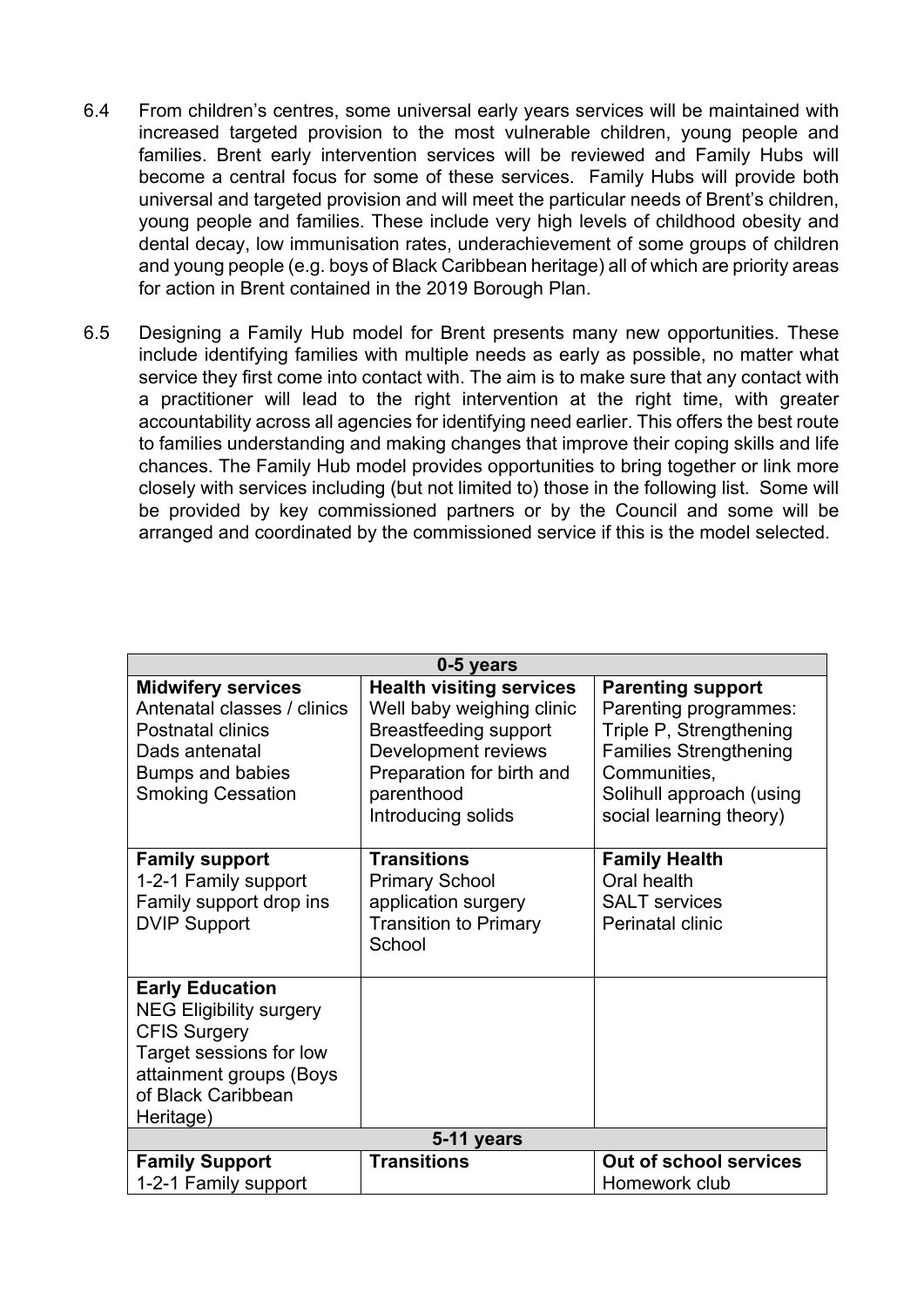| Family support drop ins<br><b>DVIP Support</b>                                                                                                                                                                   | <b>Secondary School</b><br>applications surgery<br><b>Transition to Secondary</b><br>School                                                                                                      | Family nights<br>Family cooking<br>Holiday activities<br><b>Trips</b>                                                                               |
|------------------------------------------------------------------------------------------------------------------------------------------------------------------------------------------------------------------|--------------------------------------------------------------------------------------------------------------------------------------------------------------------------------------------------|-----------------------------------------------------------------------------------------------------------------------------------------------------|
|                                                                                                                                                                                                                  | <b>12-18 years</b>                                                                                                                                                                               |                                                                                                                                                     |
| <b>YOS Services</b><br>Parenting programmes<br>Youth outreach<br>programme (addressing<br>issues such as gangs,<br>knife crime, county lines)<br>Mentoring programme<br>Holiday programmes                       | <b>Family Support</b><br>1-2-1 Family support<br>Family support drop ins<br><b>DVIP Support</b>                                                                                                  | 'Catch up' immunisation<br>clinics                                                                                                                  |
|                                                                                                                                                                                                                  | <b>SEND</b>                                                                                                                                                                                      |                                                                                                                                                     |
| <b>Family support</b><br>1-2-1 Family support<br><b>SEND Parent support</b><br>drop in                                                                                                                           | Stay & Play<br>Portage Stay & Play<br><b>SEN Stay &amp; Play</b>                                                                                                                                 | <b>Specialist services</b><br><b>BOAT (Brent Outreach</b><br>Autism Team)<br><b>BUSS Group (Brent</b><br><b>Under Fives Sensory</b><br>Support)     |
| <b>Parenting Programmes</b><br><b>Stepping Stones</b><br>Cygnet                                                                                                                                                  |                                                                                                                                                                                                  |                                                                                                                                                     |
|                                                                                                                                                                                                                  | <b>General</b>                                                                                                                                                                                   |                                                                                                                                                     |
| <b>Information Advice and</b><br><b>Guidance</b><br><b>JCP</b><br>CAB<br>Benefits surgery<br><b>NEG Eligibility surgery</b><br><b>Employment surgery</b><br>Housing advice<br>Family law clinic<br>Made of Money | <b>Family and Community</b><br>learning<br><b>Brent Start adult</b><br>education<br><b>English conversation</b><br><b>ESOL</b><br><b>Functional skills</b><br>Family learning / Home<br>learning | Parent partnership /<br><b>Stakeholder</b><br>engagement<br>Coffee mornings<br>Volunteer programme /<br>parent champions<br>You say we did sessions |
| <b>Family Health</b><br>Healthy living programme<br>/ Weight management<br>DOR therapy<br><b>Mental Health Support</b><br>Oral health<br>Sexual health                                                           | Dads programme<br>Dads stay & play<br><b>Engagement activities</b><br><b>Trips</b>                                                                                                               |                                                                                                                                                     |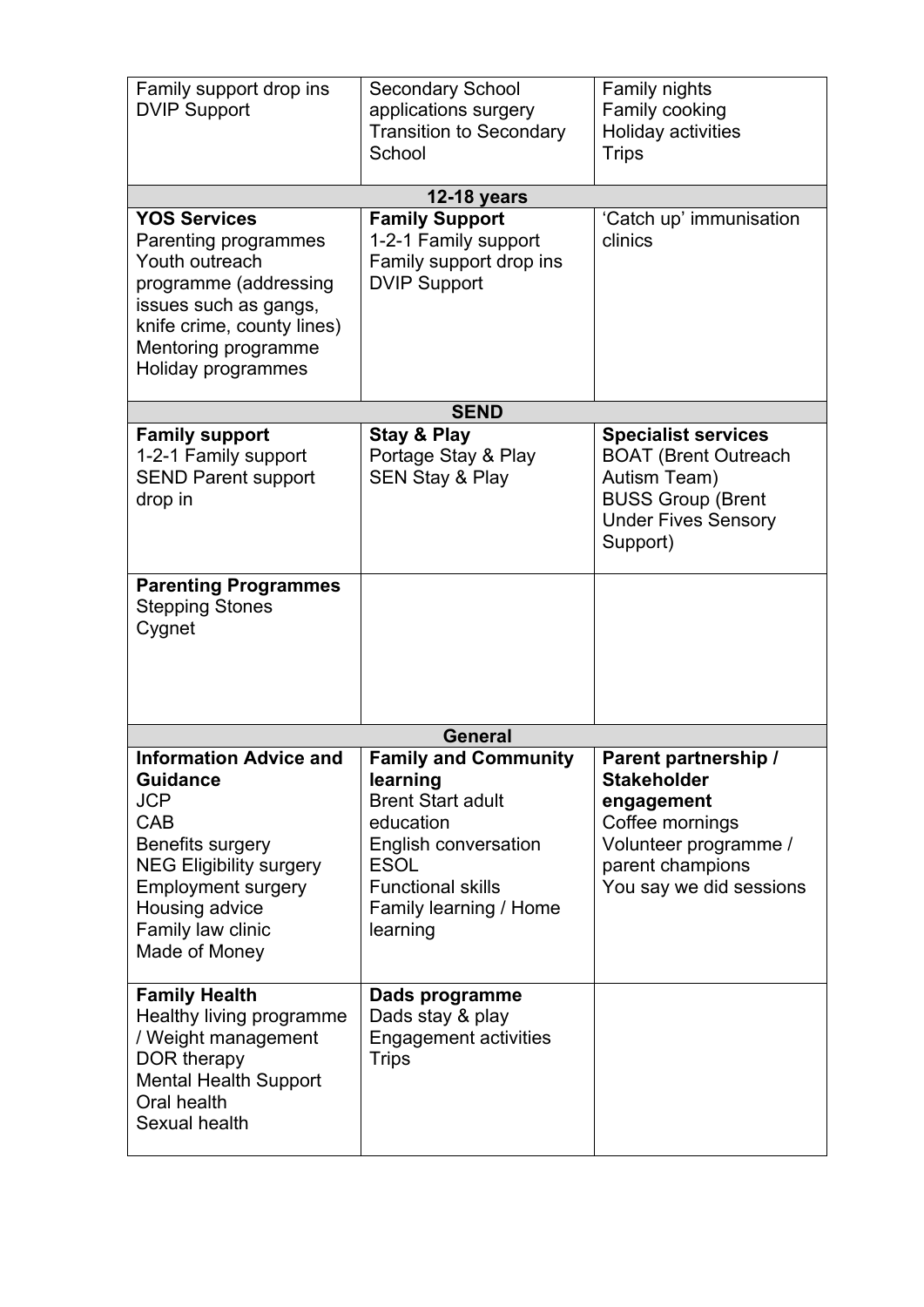- 6.6 In addition, specific activities/sessions can be scheduled at individual Family Hubs depending on local need as suggested as part of OBR engagement. For example, it may be that there is a need for housing appointments to be offered at a Family Hub (sourced from Housing Need). Conversely, a need for supporting parents who find parenting teenage children challenging at a Family Hub may have been identified (and so the Youth Offending Service, for example, may be sourced to deliver the Teen, Strengthening Families Parenting Programme). The final decisions on programming for each Hub will be guided by a local steering group taking into account their knowledge of the local need and priorities.
- 6.7 This approach has already been successfully tested through the Brent Community Hubs model which, at the Harlesden Community Hub, has been developing and coordinating a range of Brent and partner organisation services to respond to local needs since early 2017. Building on this success new 'Brent Community Hubs' with tailored offers are being rolled out in each of the four remaining localities (Kilburn Hub opened in March 2019 and Willesden, Wembley and Kingsbury will all be operational by Spring 2020). Additionally, in-line with the new Borough Plan, the Brent Community Hubs model will support development of a localities approach, including providing spaces to bring together partners to share ideas, local knowledge and facilitate joint-working.
- 6.8 Development of the Family Hub model will progress alongside this Brent Community Hubs work and will maintain close links to ensure the two models are closely aligned and any unintended duplication or overlap is addressed. Ongoing partner engagement work to shape the forthcoming Brent Community Hubs in Willesden, Wembley and Kingsbury has included updating partners on the distinct aims of both models, including the different target cohorts, to help identify the most suitable partner services for each model. The views of key stakeholders regarding the naming / branding of the Family Hubs (and potential confusion with Brent Community Hubs) was captured as part of the engagement work led by the Family Hubs task and finish group.
- 6.9 Children's Centres sites for Family Hubs are best placed for whole-family work as the sites are well known, non-stigmatising, generally of good quality (with work to improve the amenity of Granville Plus taking place as part of another project), already offering a range of services delivered by Brent Council and partners and, uniquely across the Council's estate, are designed to ensure that the youngest children's needs can be met (e.g. bathrooms, window heights, access to outdoor space, security etc.), as well as other key communities of interest such as families with disabilities/additional needs. Some adjustments will be needed to maximise spaces and create, with local young people, spaces suitable for all age groups. Storage will be a priority in order to keep equipment safe when not in use in order to free up space for other activities. Mobile reversible boards could be used to change the focus of the rooms to meet the needs of different age groups as these change over the day as shown on the timetable some dedicated facilities and equipment are desirable for work with adolescents and their families.
- 6.10 The proposed Family Hub sites have been chosen after taking many issues into account, such as the levels of deprivation, target groups, usage, size of the centres and the geographical location. It is also a legal requirement to ensure Children's Centres remain accessible across the borough.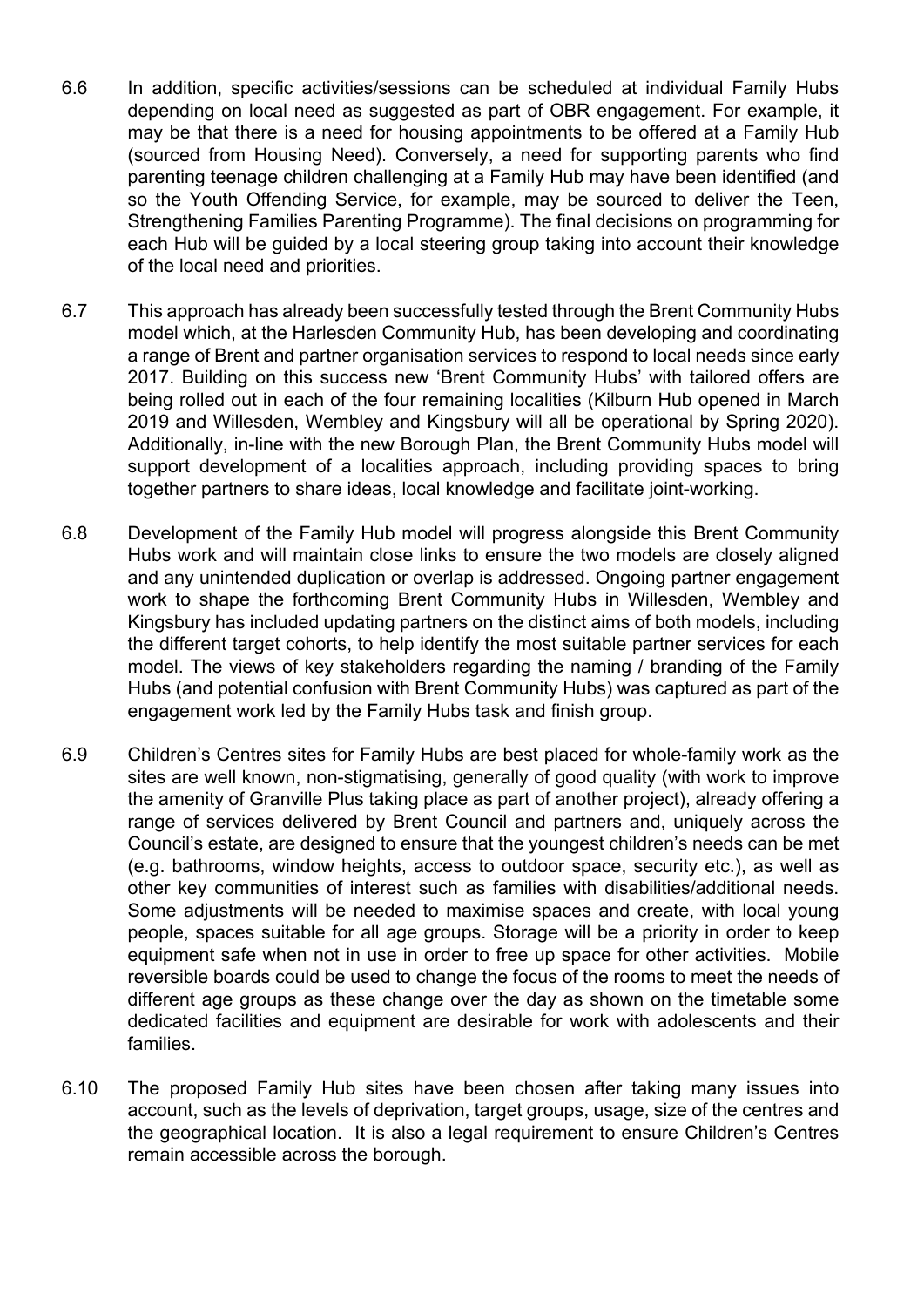# **Fawood and Curzon Crescent**

Fawood and Curzon Crescent are within an area with the highest level of deprivation in Brent as well as high levels of health concerns and childhood obesity in the borough. (Appendix 2, Figure 7). These centres are also well utilised and collectively they have one of the highest under 5s population within the current reach areas. (Appendix 1, Figure 2). These sites will be managed by the Fawood and Curzon Crescent Federation as it is now. Buildings are spacious with large training rooms that can be divided to suit the needs of the service and users as well as dedicated clinic rooms.

# **Granville Plus**

Granville Plus is within an area containing high levels of deprivation, health concerns and childhood obesity (Appendix 2, Figure 7). Granville will serve a community with high numbers of target children who are not actively accessing services and has a low take up of the free nursery education entitlements. The site has several different rooms that are well used by a range of partners, allowing for multipurpose use. There are also smaller consultation rooms and clinic rooms all of which are well used.

## **St Raphael's**

St Raphael's is a large site within an area of high deprivation with health concerns and childhood obesity (Appendix 2, Figure 7). It is a space valued by the community that is well utilised. The site borders onto Tokyngton ward that is projected to have the fastest growth in population of 0-19s over the next few years, therefore making it important that Family Hub services are accessible to the surrounding area.

# **Alperton**

Alperton is located in the south west of the borough on the site of Alperton Community School with areas of deprivation. The centre is fully self-contained and separate from the school which makes it suitable for the purposes of a Family Hub. The centre is well utilised with various partners delivering services from the site. The site is within the ward of Alperton which alongside Tokyngton has projected to have high population growth in the coming years, therefore making it important that Family Hub services are accessible to the surrounding area (Appendix 2, Figure 7).

## **Preston Park**

Preston Park is located in the north-west of the borough and will serve an area with pockets of high deprivation. This site has also been selected to ensure a good geographical spread and accessibility for the whole borough. Of the three children's centres currently located in this part of the borough, Preston Park has been proposed as the best choice due to its geographic location and the size and layout of the centre (Appendix 1, Figure 1). The centre is fully self-contained, separate from Preston Park Primary which will be suitable for the purpose of a Family Hub. The centre is well utilised with various partners delivering services from the site. (Appendix 3)

## **Church Lane**

Church Lane is located in the north east of the borough on the site of Fryent Primary School and has a pockets of high deprivation (Appendix 2, Figure 7). This site has also been selected to ensure a good geographical spread and accessibility for the whole borough. The take up of services from children within target groups is low in this area,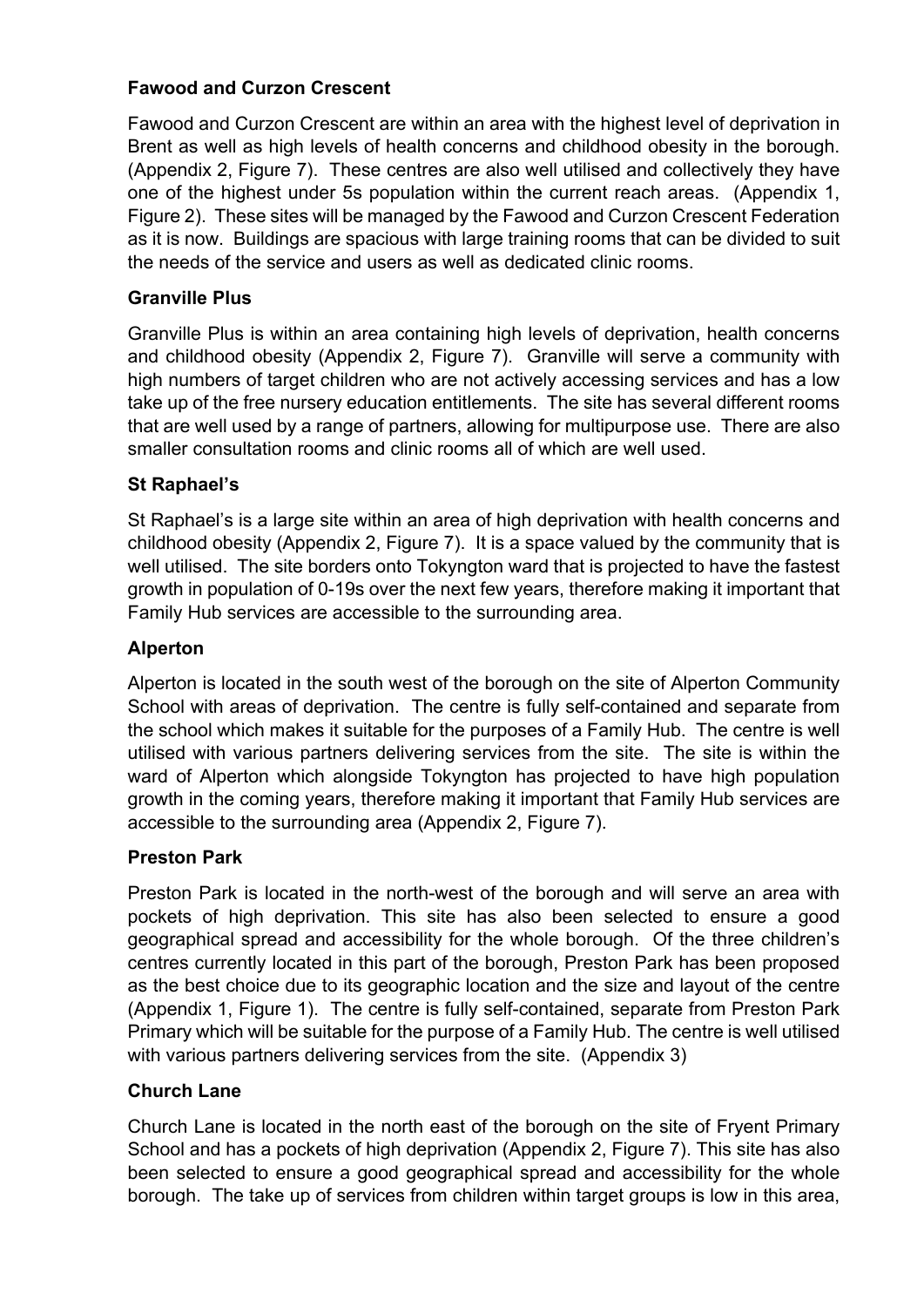particularly around the free nursery education entitlements. The centre is fully selfcontained, separate from the school which will be suitable for the purposes of a Family Hub. The centre is well utilised with various partners delivering services from the site (Appendix 3).

## **Three Trees**

Three Trees is located in the south east of the borough next to Queen's Park Community School. It will serve an area with high levels of deprivation, health concerns and childhood obesity. There is also a high number of under 5s in the local area (Appendix 1, Figure 2). The centre is fully self-contained, separate from the school which will be suitable for the purposes of a Family Hub. The centre is well utilised with various partners delivering services from the site. (Appendix 3)

# **Willow**

Willow is located in the centre of the borough, there are high levels of deprivation in some of the areas surrounding the site. The centre is well used by different partners and is set over 2 floors and is fully accessible. The nursery at Willow is also managed directly by Brent Council and is one of the specialist nurseries which strengthens the position that this site could become a Family Hub with a Special Educational Needs and Disability (SEND) focus (Appendix 3).

# **Centres not proposed for Family Hubs**

## **Harmony**

Situated adjacent to Mitchell Brook Primary school in Stonebridge Ward. Although this site is in an area of high deprivation and is a large building, to meet the request of a spread across the borough, it was considered to be too close to St Raphael's and Curzon/Fawood. There is currently a school nursery running from part of the building. Possible future uses for Harmony will be to consider alternative educational use and the continuation or expansion of the existing school nursery.

## **Wykeham**

This site is part of the existing Wykeham school building in the Welsh Harp ward. Space is not large enough for the purposes of a Family Hub. Increased caretaking costs would accrue for weekend and evening activity due to the building being part of the school. Possible future uses will be to consider the school expanding its existing nursery provision, or for alternative educational use.

## **Wembley Primary**

Wembley Primary Children's Centre was built in an integrated way with the primary school, therefore there is no separation of the school and children's centre. It does not have a separate entrance for the centre which creates significant practical barriers. The site would incur additional costs in caretaking for weekend and evening activities. Possible future use will be determined by the school, with the Council seeking a commitment to providing services that support children and young people.

## **Welcome**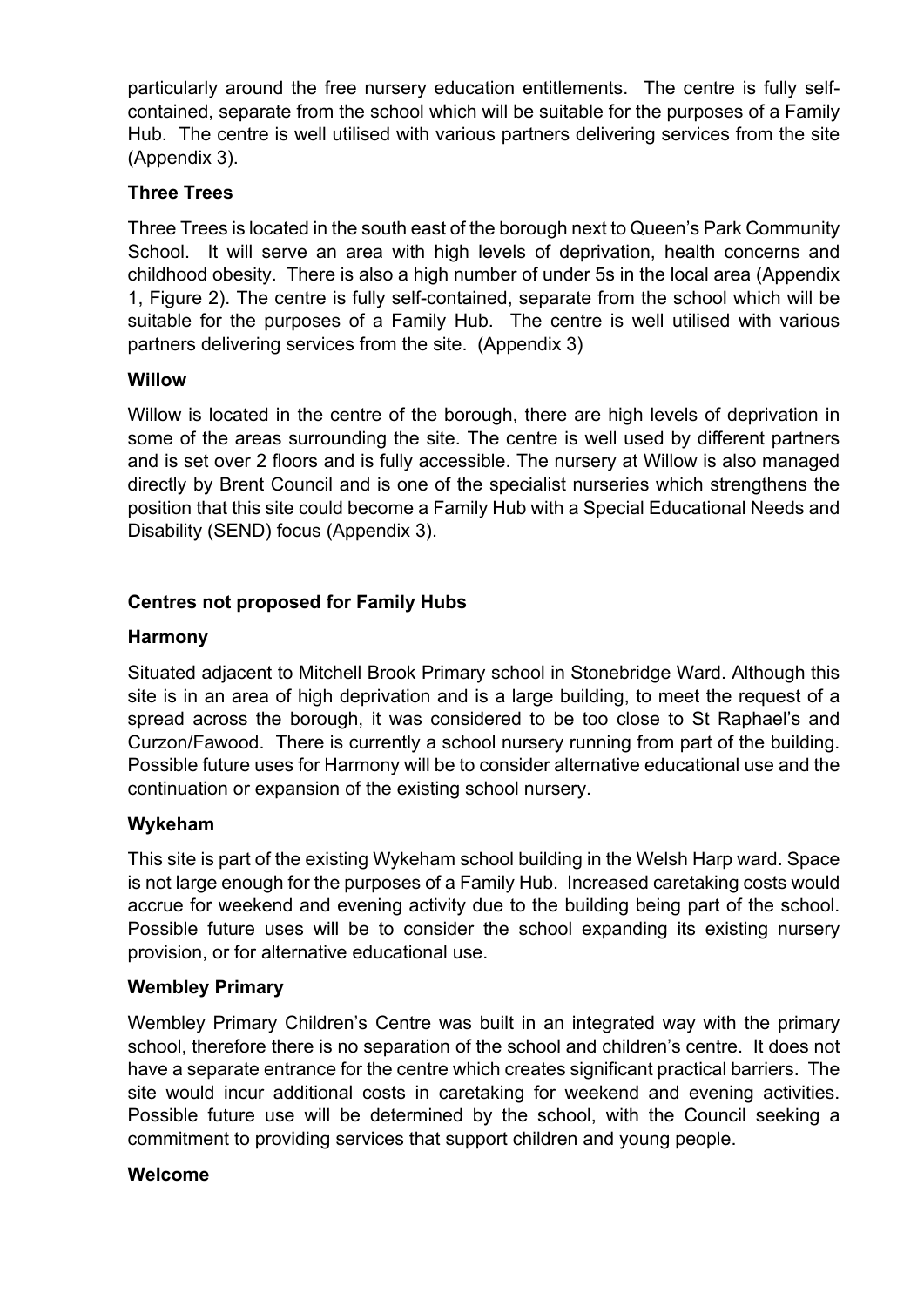Welcome is a centre based within the Wembley Centre for Health and Care building with an annexe within Barham Park. It is a linked site with Barham Park, is not council owned, space is limited and shared therefore this does not meet the requirements needed for Family Hubs. The area at Barham Park is too small and has no IT facilities and is not viable as a Family Hub.

## **Treetops**

This site, based in King Edward's Park, Willesden, is currently tendered out to a private nursery provider, with limited services currently being offered from this site. It is not heavily used by the community. It is anticipated that the current nursery provider will continue to operate and potentially expand their operations.

#### **Mount Stewart**

This site is located on the Mount Stewart Infant school site and the existing space and location is not conducive for the purposes of a Family Hub. This is not in an area of high deprivation and usage as a Children's Centre has generally been lower than other centres. Possible future use could be as a full time school nursery as the school already use this space in the morning for nursery provision.

#### **Hope and Challenge House Children's Centres**

Both of these centres were closed prior to Family Hub development.

- 6.11 None of the existing children's centre sites are particularly large. This means that to fit in the wide range of services planned, and identified as needed, outreach facilities will be identified. Current opening times and days of operation will also increase. Home visiting will continue where this best meets families' needs.
- 6.12 The Draft Digital Strategy (2019 2023) and business case, which is also scheduled to be considered by Cabinet (14/10/19), includes developing a digital solution to support Family Hubs in-line with the design work recommendations outlined in this report. The scope of the digital work is dependent on which Family Hubs delivery model is selected and approval of the draft Digital Strategy.
- 6.13 Lessons learned from discussions with other local authorities that have already developed and implemented a Family Hub model include:
	- (a) Involving officers / staff and partners as early as possible in the design process is key;
	- (b) Experienced officers / staff and links to Early Years providers can be lost during the transformation process if focus is shifted too much to 5yrs+;
	- (c) Developing Family Hubs is an ongoing process arrangements will continue to evolve after the launch of the service and transition from a Children's Centre to Family Hub;
	- (d) Offering partners training and space can be a useful incentive to help to bring them on board and become part of the model;
	- (e) Integrated leadership teams / arrangements, that include representatives from local VCS organisations (and do not replace organisational line management), can help to improve partnership working;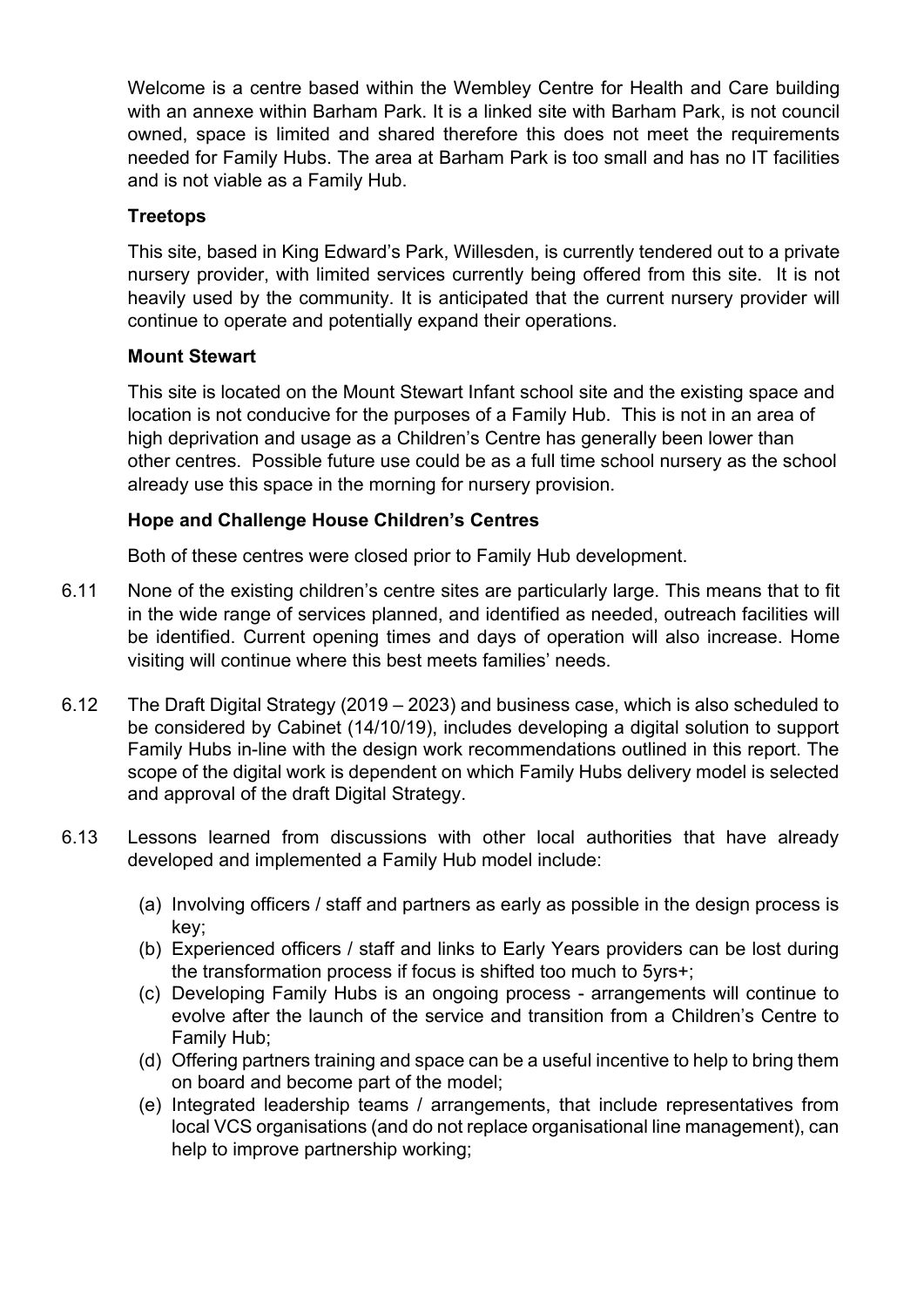- (f) Work to transform traditional Children's Centre buildings into Family Hubs that are attractive environments for 5-18/25 year olds should involve young people to help increase their ownership of the space;
- (g) The Family Hub service offer can be flexible and develop in real-time to respond to local needs;
- (h) Family Hubs can respond to local needs by supporting local VCS organisations to deliver against Family Hub outcomes;
- (i) There are opportunities in a hub and spoke model that promotes and connects to nearby provision as part of a locality approach (e.g. a Family Hub should link closely with existing youth provision in the area);
- (j) The focus of the transformation should be on something new starting rather than something ending;
- (k) There are opportunities to position Family Hubs as assets that encompass much more than traditional council services
- 6.14 It will be important to protect some space and services within Family Hubs to meet the needs of very young children (e.g. for ante/post-natal services, child and family health services, early education and child development; parenting support) as well as to avoid any capital clawback which occurs on a reducing scale as a percentage of capital spent on the buildings unless similar services for young children and their families are offered. This universal early years provision enables the identification of emerging difficulties at the earliest stage. Until children start formal schooling there is no other universal early years information base of families with young children which greatly reduces the risk of 'unknown' young children and unidentified safeguarding concerns.
- 6.15 In designing integrated services for those families and communities most likely to benefit from early help to avoid problem escalation and long-term reliance on high cost public services, key considerations in best practice research (brought together by the Early Intervention Foundation) include:
	- (a) Clarity of purpose i.e. having a shared vision, culture and values that deliver person/family centred services based on shared outcome frameworks;
	- (b) Collaborative leadership at all levels, with expert change management skills and the ability to drive cross sectoral working;
	- (c) A culture of learning and knowledge management, that seeks to support the sharing of best practice, improvement and service development across organisational and sectoral boundaries;
	- (d) A supportive legislative/policy environment that seeks to create the environment within which integrated services can develop;
	- (e) Integrated management structures, incorporating the use of joint appointments, with unified leadership and joint governance arrangements and accountability;
	- (f) Trust based interpersonal and inter-professional multidisciplinary relationships across sectors, building on the strengths and unique contribution of each partner;
	- (g) Appropriate resource environments and financial models seeking to ensure collaborative financial models, including the need for pooled budgets;
	- (h) Comparable IT and information sharing systems that facilitate ease of communication;
	- (i) Unified performance management systems and assessment frameworks; and
	- (j) Collaborative capabilities and capacities, with all practitioners being skilled in integrated working and management.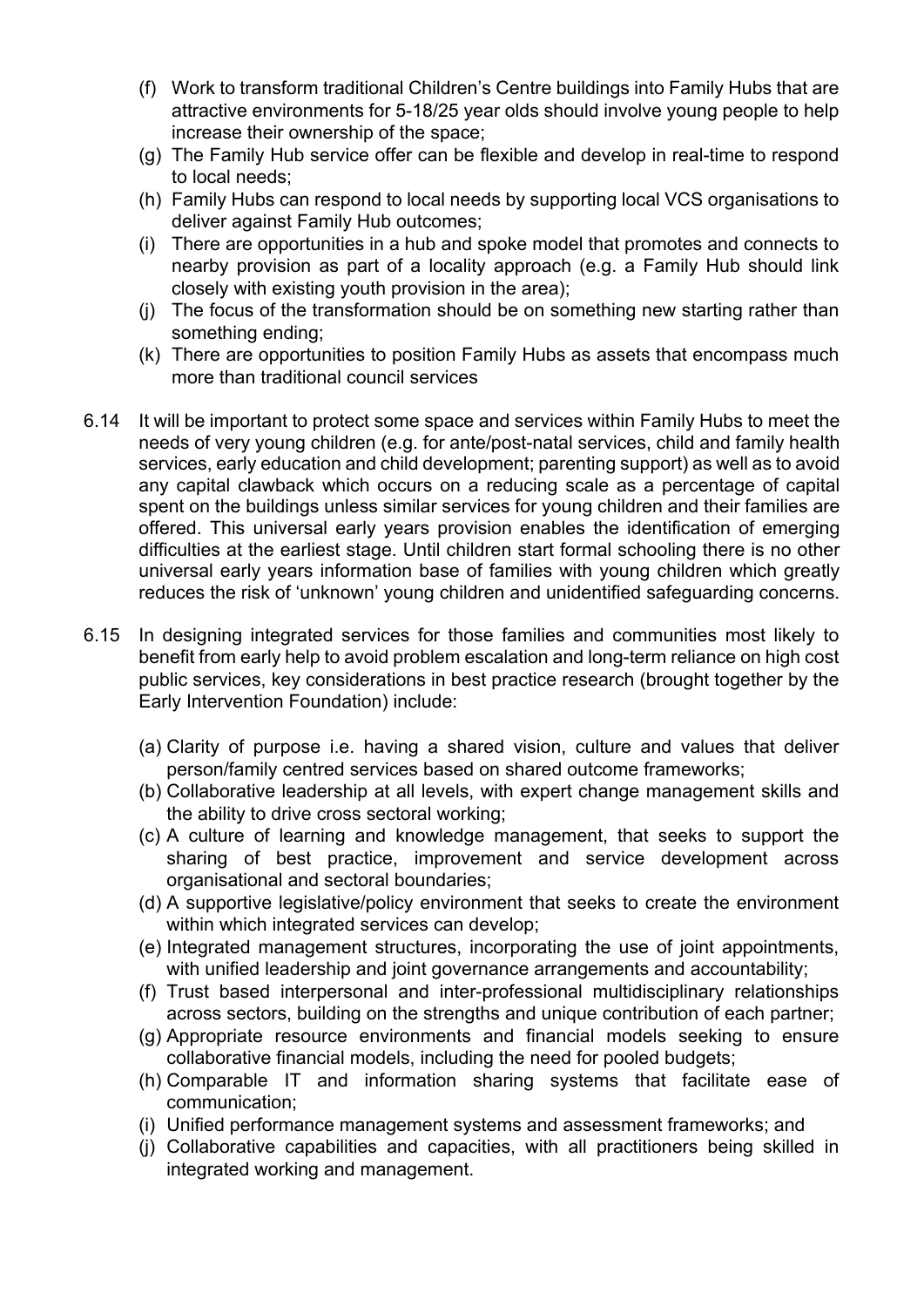- 6.16 Best practice principles from key partners, e.g. Health 0-19 and early help services within CYP will be embedded. For example, practice framework principles including a Signs of Safety approach and embedding emerging practice regarding contextual safeguarding and trauma informed approaches will be important Children and Young People department principles to embed.
- 6.17 A key message therefore is to avoid simply co-locating services with their own approaches to systems, processes and procedures in the hope that more informal models of information-sharing and joint work will be sufficient in realising the objectives of the Family Hubs, when they will not be. Rather, best practice points to:
	- (a) All key partners *jointly* contributing to governance, management and resourcing that supports day to day operations/ service delivery from each hub.
	- (b) Shared outcomes and a shared operating model across all early help providers, which is underpinned by better data sharing, a single assessment and planning process across all agencies (using the early help assessment) and closer integration between family work and employment support and opportunities.
- 6.18 Governance arrangements to ensure operational and strategic oversight will be developed when the delivery model is determined but will be ultimately accountable to the Brent Children's Trust. Arrangements will need to promote shared ownership by all key partners and support a significantly more cost effective and sustainable model of resourcing. The latter in some models can come from reorganising existing staff and management resources to work differently. Various governance/management arrangements have been explored and discussed at the Task and Finish Group. The first decision is for the consideration of a commissioned out or an in-house option or a hybrid model with joint arrangements.
- 6.19 The public health 0-19 service is a clinical service. It is currently provided by Central London Community Healthcare NHS Trust and delivered, in the main, by registered health professionals. TUPE would apply and any organisation taking on the staff would need to provide terms and conditions, including access to pensions, equivalent to the NHS. This need not preclude the Council commissioning a third sector organisation to provide Family Hubs with an integrated 0-19 service. For example, the Council currently commissions WDP to provide substance misuse services with the clinical elements being subcontracted to CNWL by WDP. However, to bring clinical services in house would require the Council to establish, and fund, the requisite clinical "infrastructure": for example, CQC registration; clinical supervision and revalidation of clinical staff; medicines management arrangements in accordance with the human medicines regulations; and infection prevention arrangements. Should Cabinet members wish to explore this further, the arrangements could be scoped in more detail and costed. However, it should be noted that NHS providers would typically bear the costs of these arrangements over a wider range of services than are the case here (for example CLCH provides public health and community health services over 12 boroughs). It is therefore unlikely that bringing public health services in house would deliver the planned savings.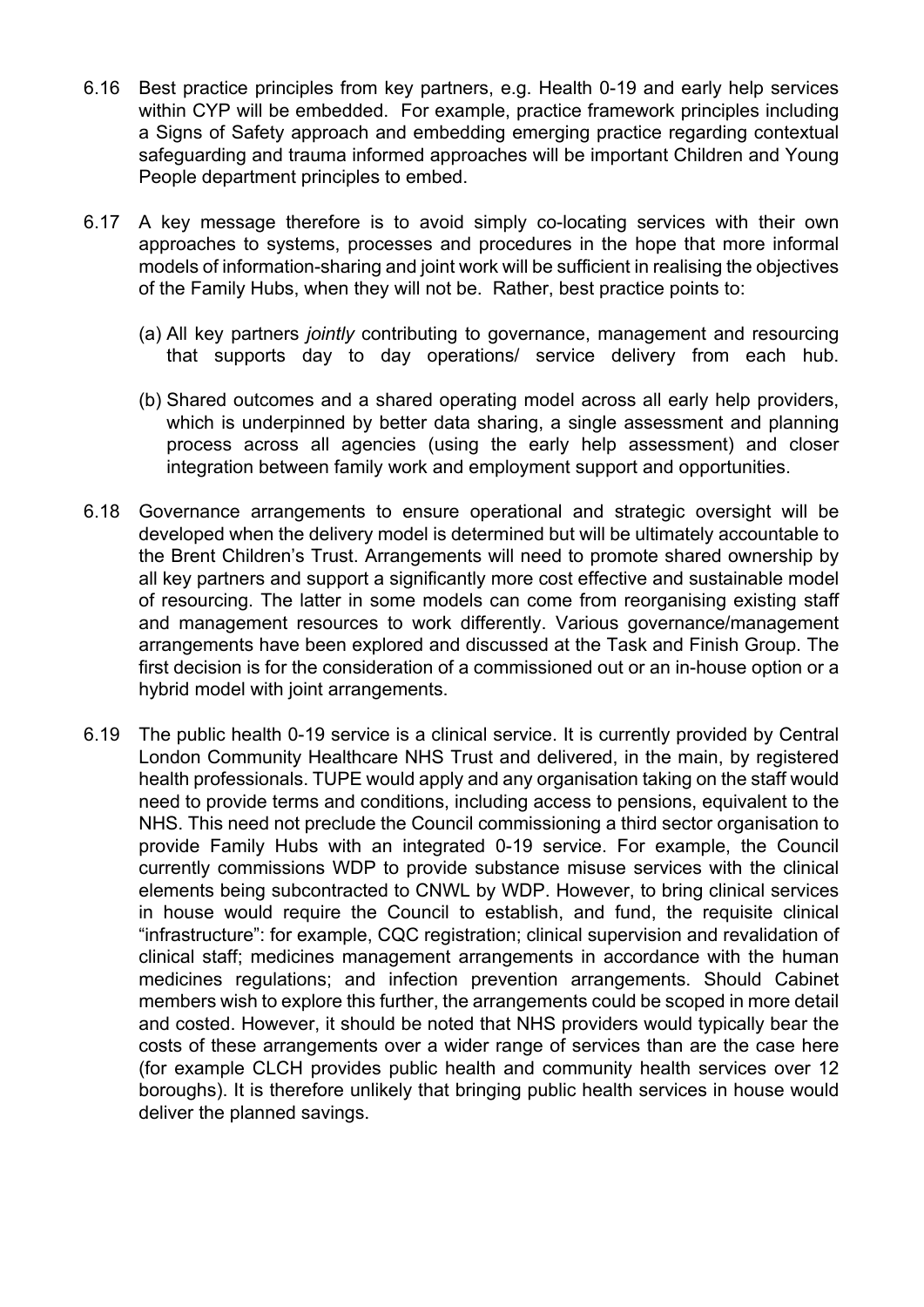- 6.20 A detailed options paper to deliver the overall model has been prepared. The attached Family Hub model options (Appendix 4) provides the pros and cons of the respective models. The three outline models being considered are:
	- a) Commissioning to a lead provider
	- b) Fully managed in-house service
	- c) Joint arrangements (hybrid model)
- 6.21 Following consideration of all 3 models, officers recommend option C Joint arrangements via a hybrid model. This is recommended based on being cost effective, better able to ensure integration and the council has democratic control of culture, values and is able to be flexible with its resources.

To ensure that the hybrid model is resourced sufficiently to deliver the Family Hubs as designed, some administrative and early years worker roles would need to be contracted to a voluntary sector partner. This will provide voluntary sector representation on the operational board and partners will have access to additional funding sources.

- 6.22 Profiles of current children's centres have been developed and used to support initial exploration of which centres would be most appropriate for becoming Family Hubs (relevant supporting documentation in appendices 1-3.) Statutory consultation for Children's Centre stakeholders has taken place (overview of outcome of the children's centre consultation report attached as Appendix 5). Overall most stakeholders are positive about the development of Family Hubs but concerned regarding the potential impact of stopping delivery of Children's Centre services from some centres.
- 6.23 Hope and Challenge House Centres have already closed for reasons unconnected to Family Hub developments. The sites not selected as Family Hubs will be assessed by the CYP Department regarding their alternative use.

#### **7.0 Management arrangements for Family Hubs**

- 7.1 Managements arrangements have been considered for Family Hubs at Task and Finish group meetings. Whilst there would be differences depending on the model chosen, a basic arrangements plan would need to be similar in order to achieve the desired integration and improved outcomes for vulnerable young people and their families. The following draft structure chart is one that could meet these requirements. It should be noted that some staff will be seconded to the service and matrix managed. Some partners will deliver services co-ordinated but not managed by the Hubs. Over time closer alignment of budgets and funding of joint posts will be further explored. The plan is for Hubs to be open for longer hours and at the weekends. Careful planning of services will be needed to deliver within the reduced budget available. Extended opening hours will be introduced over a period of time as take up of services at these times increases.
- 7.2 Potential structure chart (shown on next page)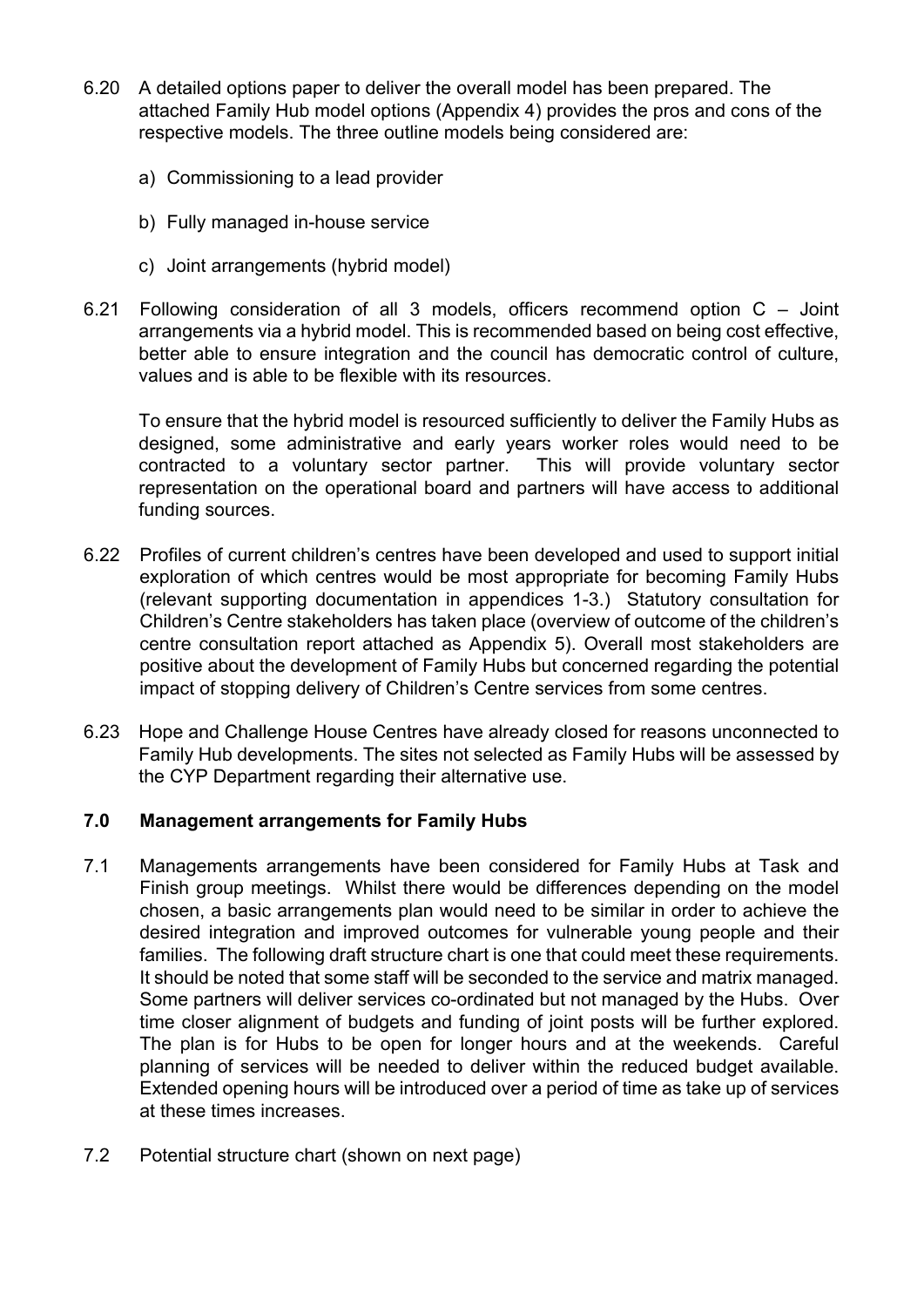*This is a basic chart that would need to be adapted to meet the selected model.*

#### **FAMILY HUBS - DRAFT STAFFING STRUCTURE**

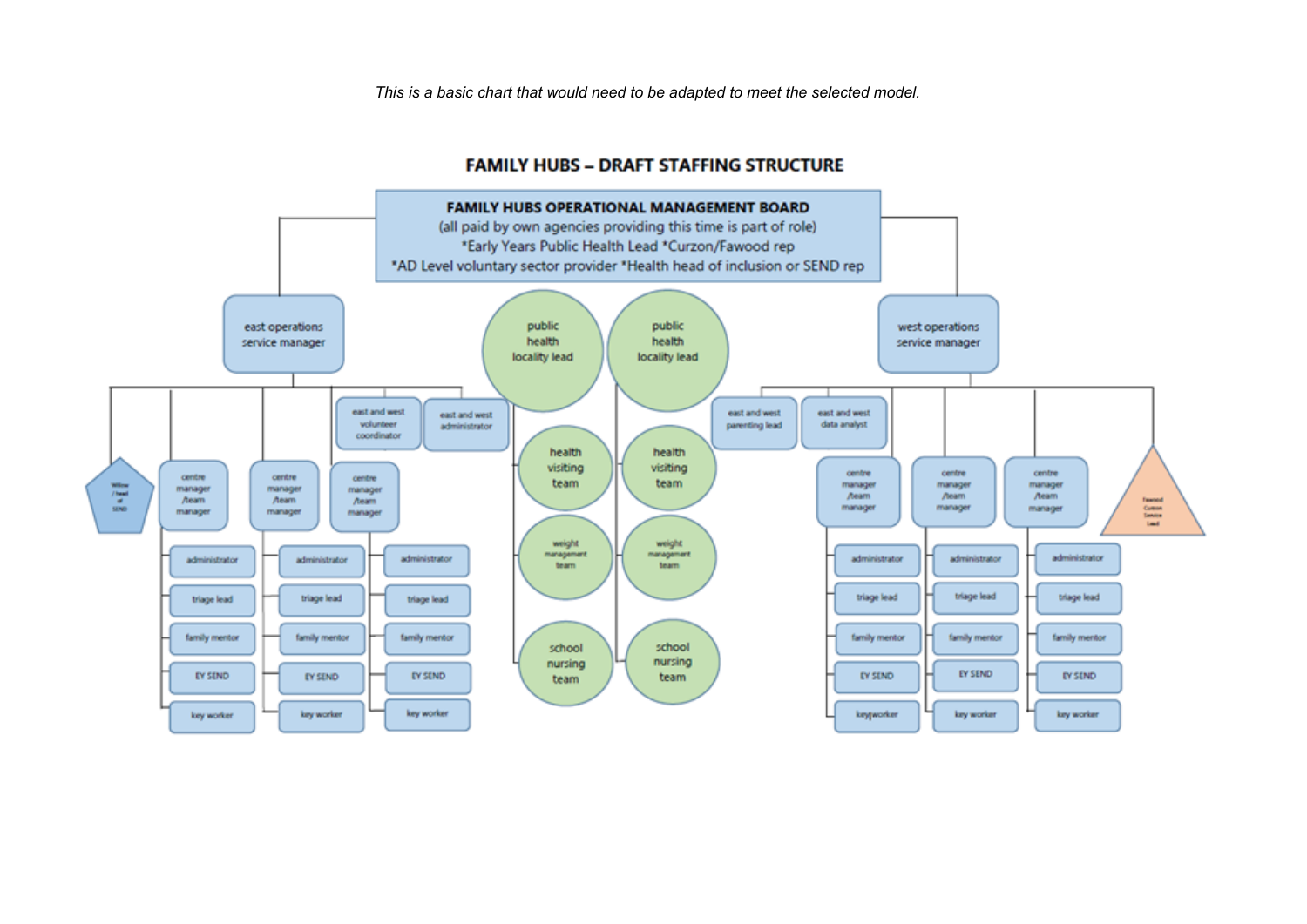#### **8. Financial Implications**

- 8.1 There are 2 approved savings actions relating to the development of Family Hubs. The existing CYP General Fund expenditure budget for Children's Centres will be reduced from £3M to £1.5M and so sets a savings target of £1.5M. There is also a recommissioning saving of £0.5M of public health grant spending on 0-19 services, which will not be achieved as contracts would need to extended should the decision be made not to externally commission the Family Hub service.
- 8.2 It should be noted that £0.75M of Public Health grant was committed as part of a previous savings measure and is already applied in the accounts and budgeted for in the CYP general fund. This commitment must remain in place so that the total available budget for Family Hubs and 0-19 Services will be £6. 9M (£1.5M Children Centre budget and £5.4M Public Health). All Public Health funding is subject to grant conditions including reporting and assurance processes. Similarly, any new provision that could potentially be grant funded by taking a public health approach to emerging local need would require such provision to only be for new public health related services.
- 8.3 The CYP General Fund saving on the Children's Centre budget is reported on the latest savings tracker as having an 'amber' RAG status, which reflects the early stage of development of the Family Hubs. There are risks to achieving this saving, notably rising employee and pension costs for suppliers. There is a risk of some capital clawback relating to any Children Centre developments funded by central government which are then identified for closure and will therefore no longer have early years provision. There is also financial risk arising from the possible staffing implications such as TUPE and redundancy.
- 8.4 There are likely to be some capital costs as some initial changes to buildings will be required, as will storage and age appropriate equipment. The direct premises running costs included in the appendices show that premises costs make up roughly 10% of Children's Centre's current expenditure, so halving the number of sites operated will not contribute a high proportion of the intended savings. Achieving the full savings will therefore necessarily depend upon significantly reduced staffing costs for the Family Hubs when compared to the previous Children's Centre model.
- 8.5 Financial scoping indicates that the residual Children's Centre budget of £1.5M, alongside some remodelling of Early Help services would provide the resources for the core staffing establishment required in the hybrid model. The detailed design of the services delivered will need to adjust to fit within the total funding and resource that becomes available. Where the council takes on staff, costings have to include the approximately 40% salary on-costs, which are primarily for pension contributions, but there will also be indirect cost implications in the form of additional management and support costs.
- 8.6 An in-house service model would create demand for central support functions for which the council would have to identify additional budget and resource.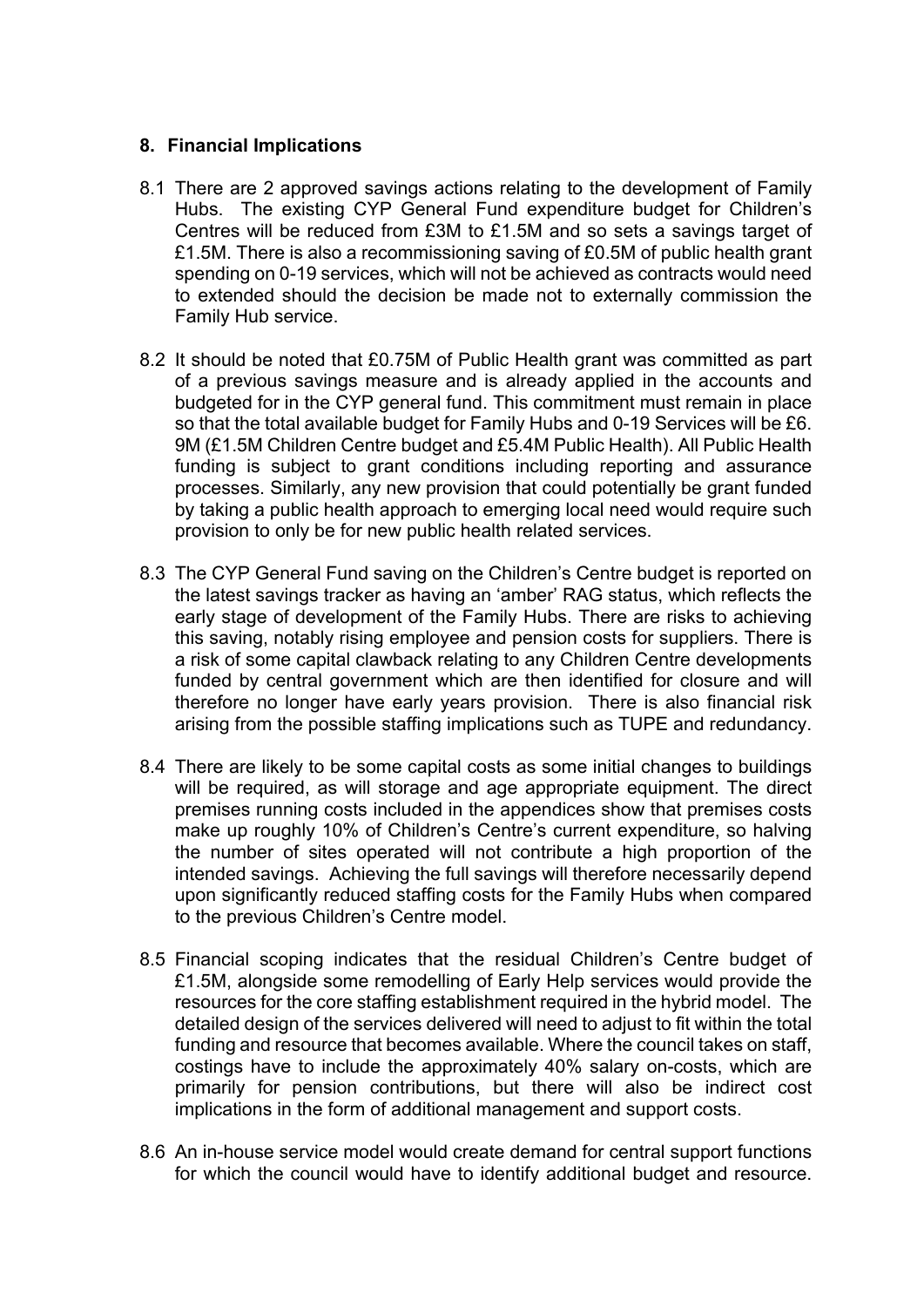Estimates for providing the necessary ICT and HR support, plus overheads such as insurance, training and travel costs total £0.2M. This does not include any estimate for financial and legal support as additional demand for these support services is believed to be absorbable.

#### **9.0 Legal Implications**

- 9.1 There is a range of duties relevant to the recommendation, to include those detailed below.
- 9.2 Section 10 of the Children Act 2004 ("the 2004 Act") imposes an obligation on the council to make arrangements to promote co-operation between the council, its relevant partners, and any other persons or bodies who exercise functions or are engaged in activities relating to children in the local authority's area, as the council considers appropriate. These arrangements are to be made with a view to improving the well-being of children in the local authority's area.
- 9.3 S.11(2) of the 2004 Act provides that the council must make arrangements with partner agencies for ensuring that their functions are discharged "*having regard to the need to safeguard and protect the welfare of children*". In discharging that duty, they must have regard to any guidance given to them for the purpose by the Secretary of State. The relevant guidance is the "Working Together to Safeguard Children".
- 9.4 The obligations under the 2004 Act concern children of all ages. The statutory obligations in the Childcare Act 2006 ("the 2006 Act") concern "*young children*", which essentially are those aged between 0-5. Section 1 of the 2006 Act imposes on local authorities a general duty in relation to the well-being of young children to:
	- (a) improve the well-being of young children in their area, and
	- (b) reduce inequalities between young children in their area in relation to:
		- Physical and mental health and emotional well-being
		- Protection from harm and neglect:
		- Education, training and recreations;
		- The contribution made by them to society; and
		- Their social and economic well-being.
- 9.5 S. 3 of the 2006 Act sets out specific duties the council has in relation to early childhood services which includes early years provision and provides that the council must make arrangements to secure that early childhood services in their area are provided in an integrated manner which is calculated to facilitate access to those services, and maximise the benefit of those services to parents, prospective parents and young children. In discharging its duties, the council must have regard to any guidance given from time to time by the Secretary of State.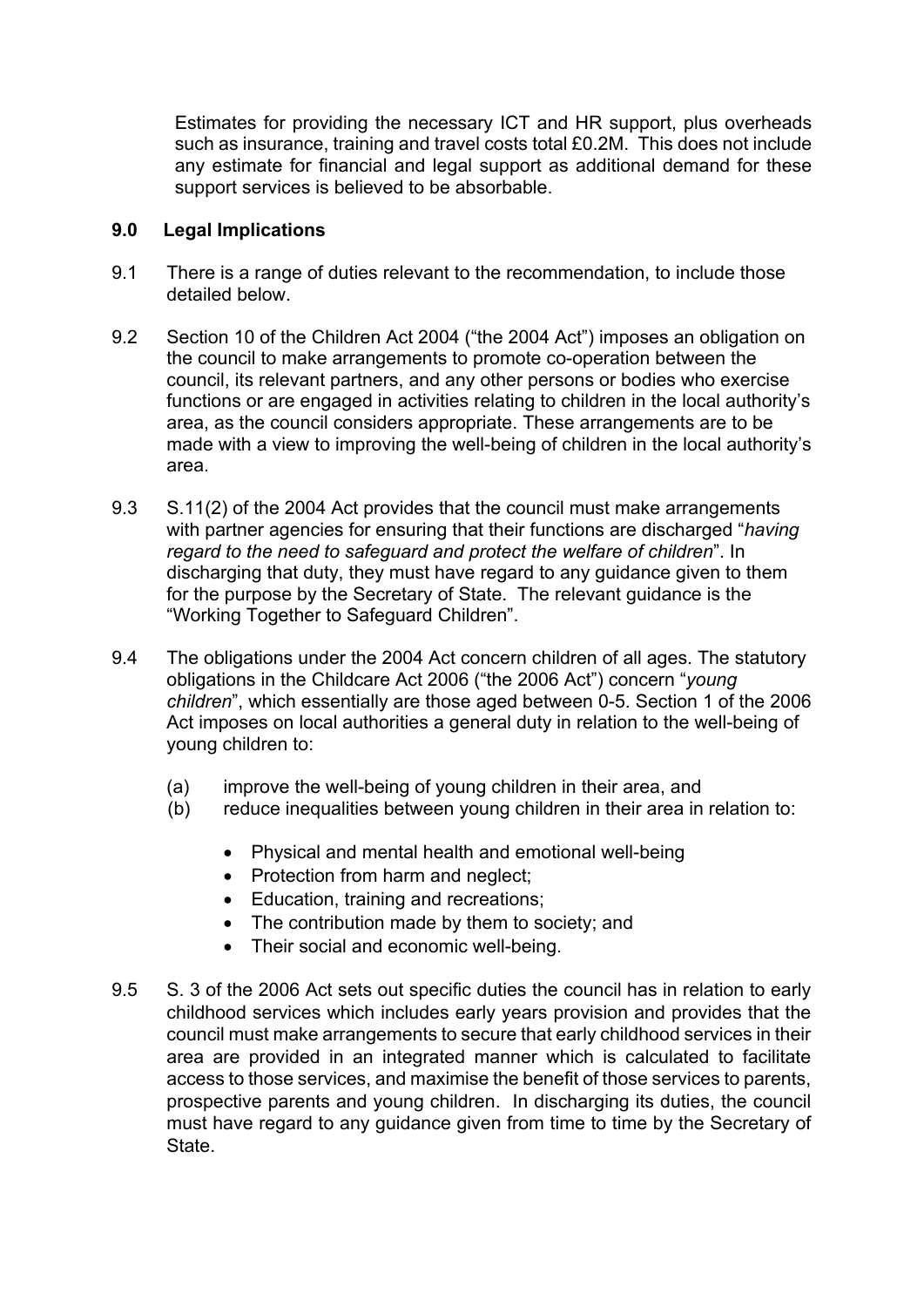- 9.6 Section 5A of the 2006 Act provides that:
	- *(1) Arrangements made by an English Local Authority under section 3(2) must, so far as is reasonably practicable, include arrangements for sufficient provision of children's centres to meet local need.*
	- *(2) "Local need" is the need of parents, prospective parents and young children in the authority's area."*
- 9.7 Given the Recommendations in this report, to include ceasing children centre provision at certain sites, this will require the council to consider and assess three things: the need for children's centres in its area; what provision would be enough to meet that need; and what number of children's centres it would be reasonably practicable for the council to provide, taking into account such matters as affordability, and practical considerations such as the availability of appropriate buildings, geographic location, and accessibility. Provided all three of these matters are taken into account, there is no obligation to consider them in any particular order.
- 9.8 In April 2013 the Government issued the "Sure Start children's centres statutory guidance" ("the Guidance") to which the Council is obliged to have regard when carrying out its duties relating to children's centres under the 2006 Act. In ensuring there are sufficient children centres, the Guidance details there the various things that a local authority should do. These include:

*• ensure that a network of children's centres is accessible to all families with young children in their area;*

*• ensure that children's centres and their services are within reasonable reach of all families with young children in urban and rural areas, taking into account distance and availability of transport;*

*• consider how best to ensure that the families who need services can be supported to access them;*

*• target children's centres services at young children and families in the area who are at risk of poor outcomes through, for example, effective outreach services, based on the analysis of local need;*

*• not close an existing children's centre site in any reorganisation of provision unless they can demonstrate that, where they decide to close a children's centre site, the outcomes for children, particularly the most disadvantaged, would not be adversely affected and will not compromise the duty to have sufficient children's centres to meet local need. The starting point should therefore be a presumption against the closure of children's centres.*

*• Take into account the views of local families and communities in deciding what is sufficient children's centre provision.*

9.9 Section 5D of the 2006 Act provides that the Council must secure that such consultation as they think appropriate is carried out –

*……*

*(b) before any significant change is made in the services provided through a relevant children's centre;*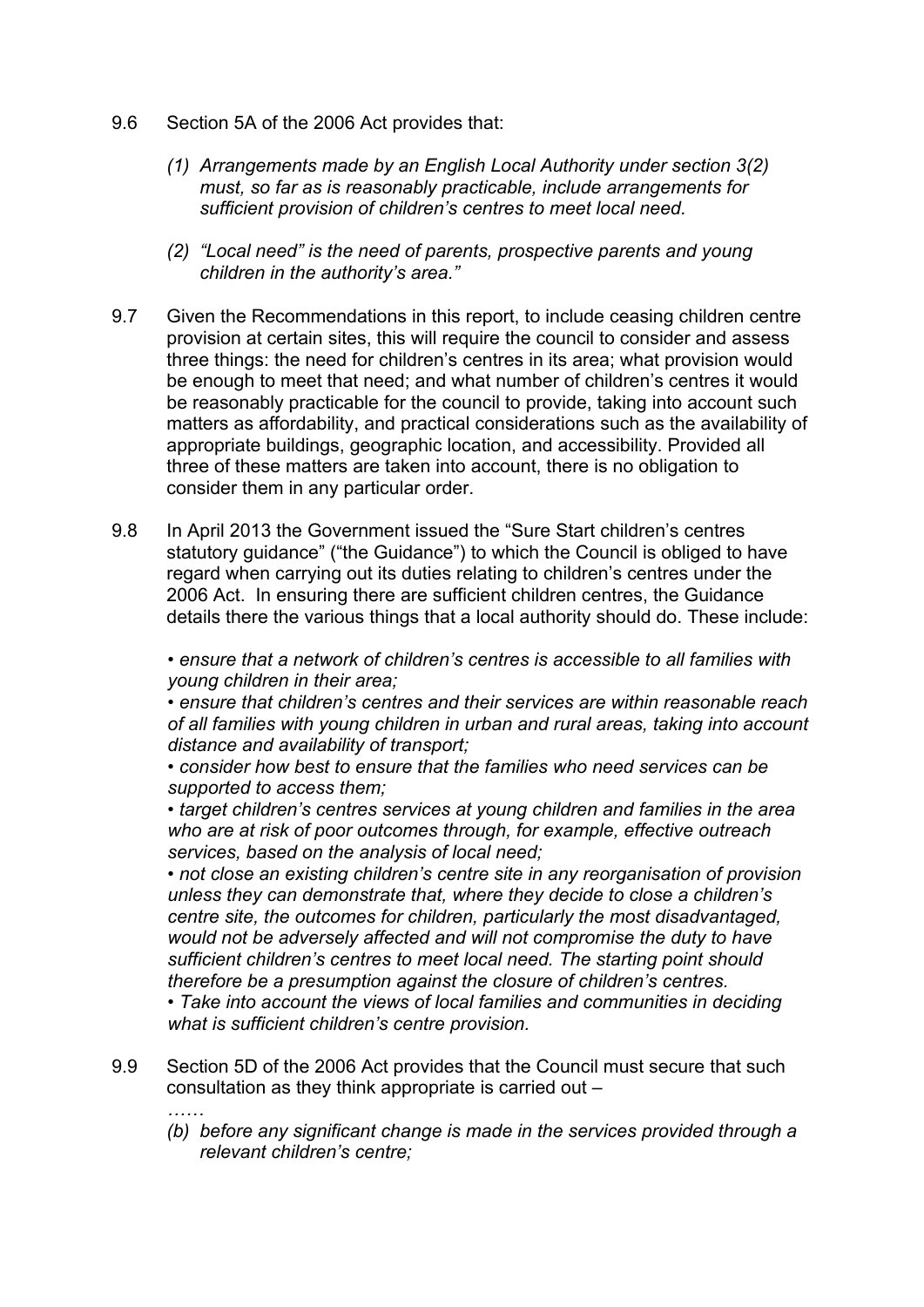- *(c) before anything is done that would result in a relevant children's centre ceasing to be a children's centre…"*
- 9.10 So far as the obligations to consult under s.5D of the 2006 Act are concerned, the Guidance provides that the council must ensure there is consultation before making a significant change to the range and nature of services provided through a children's centre and/or how they are delivered; and the closing a children's centre. In consulting the council should consult everyone who could be affected by the proposed changes, particularly to ensure disadvantaged families and minority groups participate in consultations. The consultation should explain how the council will continue to meet the needs of families with children under 5 as part of any reorganisation of services. It should also be clear how respondents' views can be made known and adequate time should be allowed for those wishing to respond. Decisions following consultation should be announced publicly. This should explain why decisions were taken.
- 9.11 Case law has also confirmed the following principles with regard to consultation:
	- Consultation must be at a time when proposals are still at a formative stage.
	- The proposer must give sufficient information for any proposal to permit intelligent consideration and response.
	- Consultation must be for a sufficient time to allow respondents to properly respond.
	- Consultation results must be taken into account by the final decisionmaker.
- 9.12 The Guidance also makes clear that the council should ensure that children's centres offer differentiated support to young children and their families according to their needs. To help fulfil their duty to reduce inequalities between young children in the area, the council should consider the role that children's centres can play by, for example, providing inclusive universal services which welcome hard to reach families.
- 9.13 In addition to duties under the 2006 Act, S. 507B of the Education Act 1996 requires that every local authority must, so far as reasonably practicable, secure for qualifying young persons in the authority's area access to sufficient educational and recreational activities (also referred to as positive leisure-time activities) which are for their improvement of their well-being, and sufficient facilities for such activities.
- 9.14 Under s.2B of the National Health Service Act 2006, the council has a duty to take such steps as it considers appropriate for improving the health of the people in its area. Such steps include provision of services or facilities designed to promote healthy living and provision of information and advice. Having integrated and effective early help services for children and families support both of this overarching public health duty.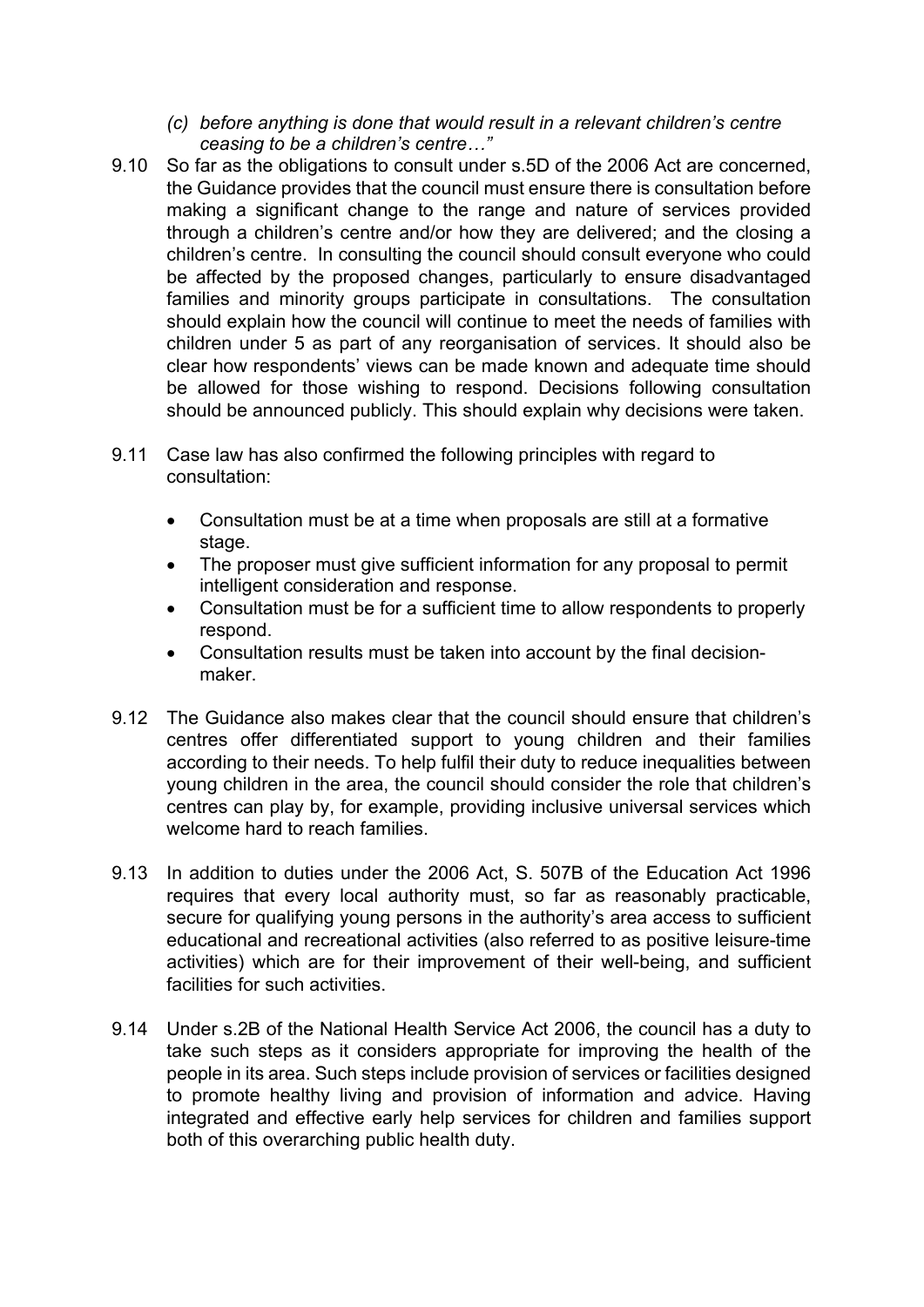- 9.15 The *2012 Health and Social Care Act* ("the 2012 Act") introduced changes by a series of amendments to the *National Health Service Act 2006*. The 2012 Act gives local authorities a duty to take such steps as it considers appropriate to improve the health of the people in its area. In general terms, the 2012 Act confers on local authorities the function of improving public health and gives local authorities considerable scope to determine what actions it will take in pursuit of that general function.
- 9.16 The Healthy Child Programme includes some mandated functions where there is a statutory requirement on the local authority to ensure these are provided.
- 9.17 In addition to its specific duties under the above Acts the Council has a continuing duty under the Equality Act 2010 when exercising its functions to have due regard to the need to (a) eliminate discrimination, harassment and victimisation, and other prohibited conduct (b) advance equality of opportunity and (c) foster good relations. Further information concerning this duty is contained in Section 10.
- 9.18 Plans to make some amendments to the current structure of the Early Help Service, most particularly Brent Family Solutions, will require staff consultation. 14 of 17 Children's centres are outsourced to a voluntary sector provider, Barnardo's and the current contract is due to end in September 2020. The remaining 3 are managed by the Fawood/Curzon Partnership governing board.
- 9.19 It is possible the Transfer of Undertakings (Protection of Employment) Regulations 2006 ("TUPE") will apply to staff currently employed in Children's Centres and staff may transfer by way of a business transfer or service provision change. TUPE is fact sensitive and it is difficult to determine at this stage to whom TUPE will applies. In the event TUPE applies, the staff will automatically transfer to the new provider along with certain liabilities. If TUPE does not apply, there is a potential for staff redundancies where the elements of section 139 of the Employment Right Act 1996 are met. For those with the requisite qualifying service (2 years) they will be entitled to a redundancy payment. The employer must ensure it undertakes consultation on the proposal and depending on the number of affected staff, the employer must follow strict statutory time limits.
- 9.20 It is accepted that roles within this sector are predominantly filled by women. Consideration will need to be given to potential equality issues that may arise. In addition, as women, in general, retain the majority of child care and caring responsibilities within families, mobility clauses may be an issue if the new hubs are located at distance from their current places of work.
- 9.21 Any procurement of Family Hubs services will involve services falling within Schedule 3 of the Public Contracts Regulations 2015 (PCR 2015). The likely value of such contract(s) over its lifetime is higher than the EU threshold for Schedule 3 services (currently £615,27k) and the procurement of the contract(s) is therefore governed by the PCR 2015. The procurement will also be subject to the Council's own Standing Orders in respect of High Value Contracts and Financial Regulations, requiring Cabinet approval to tender and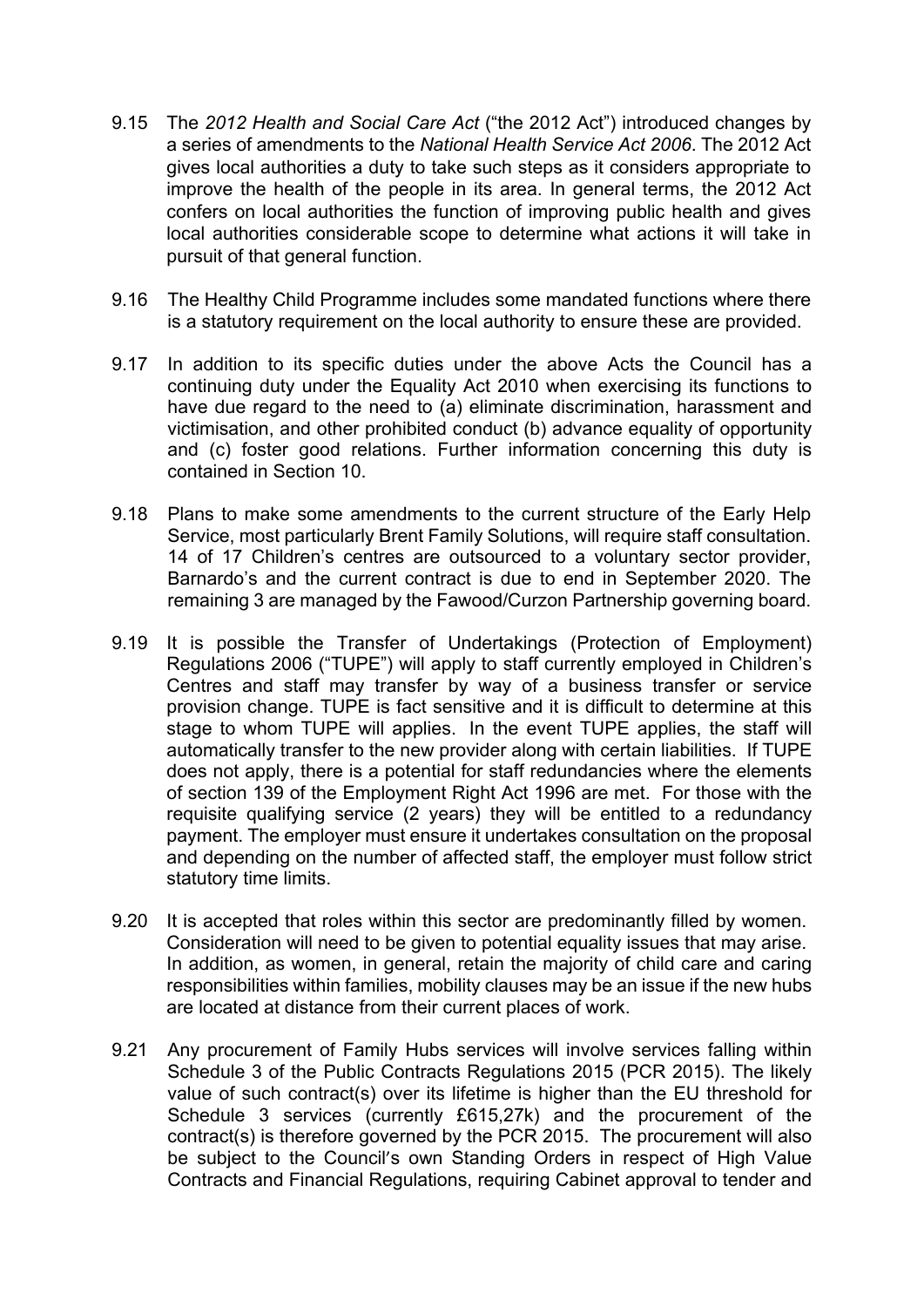award. To avoid the necessity to bring further reports to Cabinet, delegated authority to procure services is sought.

- 9.22 Any procurement of Family Hubs will also involve the grant of leases and licences to the new contractor of council premises to run concurrently with the contract and to be on terms to be agreed by the Strategic Director of Regeneration and Growth in consultation with the Director of Legal, HR Audit and Investigations. If premises are not in the ownership of the council, it may be necessary for the council to enter into leases for the buildings and then sublease to contractors. Given that premises will be used as Family Hubs, the proposed form of lease/licence will incorporate an obligation that such contractor undertake appropriate checks of persons employed in the exercise of the right granted under the licence or lease including Disclosure and Barring Service checks, and confirmation that the Licensee or Tenant have no criminal convictions or involvement in an offence against vulnerable persons, children, etc.
- 9.23 The Public Services (Social Value) Act 2012 requires commissioners of public services to think about how they can also secure wider social, economic and environmental benefits. Before commencing a procurement process, commissioners should consider how services being procured might improve the economic, social and environmental well-being of its area; how, in conducting the procurement process, the council might act with a view to securing that improvement; and whether the council should undertake consultation.

#### **10.0 Equality Implications**

- 10.1 The Council must, in the exercise of its functions, have due regard to the need to:
	- (a) eliminate discrimination, harassment and victimisation;
	- (b) advance equality of opportunity between persons who share a relevant protected characteristic and persons who do not share it; and
	- (c) foster good relations between persons who share a relevant protected characteristic and persons who do not share it,

pursuant to s149 (1) Equality Act 2010. This is known as the Public Sector Equality Duty.

- 10.2 Having due regard to the need to advance equality of opportunity between persons who share a relevant protected characteristic and persons who do not share it involves having due regard, in particular, to the need to:
	- (a) remove or minimise disadvantages suffered by persons who share a relevant protected characteristic that are connected to that characteristic;
	- (b) take steps to meet the needs of persons who share a relevant protected characteristic that are different from the needs of persons who do not share it: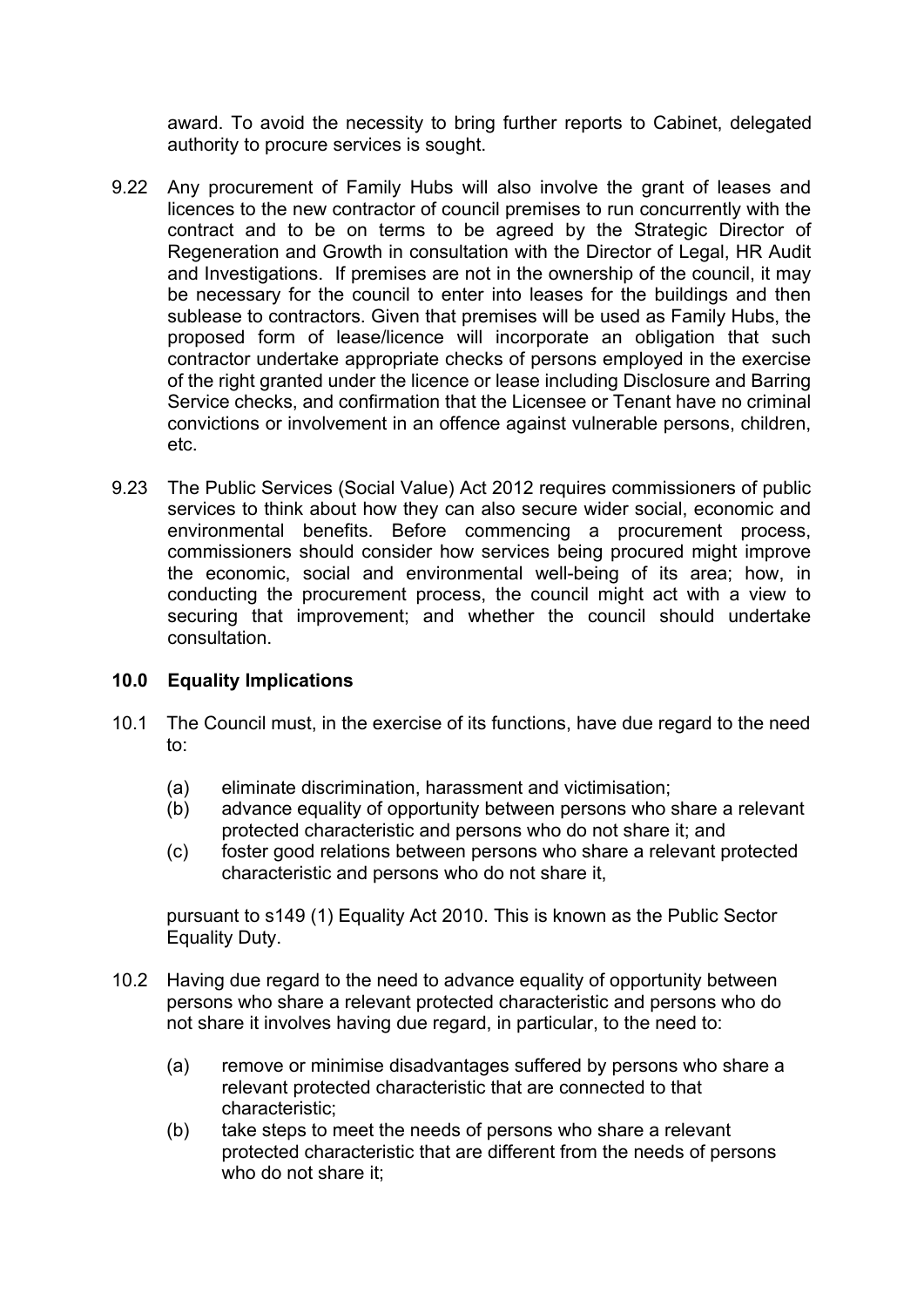- (c) encourage persons who share a relevant protected characteristic to participate in public life or in any other activity in which participation by such persons is disproportionately low.
- 10.3 The Public Sector Equality Duty covers the following nine protected characteristics: age, disability, marriage and civil partnership, gender reassignment, pregnancy and maternity, race, religion or belief, sex and sexual orientation. Age and pregnancy and maternity are particular relevant to the Recommendations in this report. The purpose of the duty is to enquire into whether a proposed decision disproportionately affects people with a protected characteristic. In other words, the indirect discriminatory effects of a proposed decision. Due regard is the regard that is appropriate in all the circumstances.
- 10.4 An Equality Analysis (EA) was completed in December 2018 ahead of the Cabinet decision to approve budget proposal CYP008 - *develop family Hubs from children's centres*. The EA was included in the papers published for the 11 February 2019 Cabinet meeting. An updated EA is attached as Appendix 6
- 10.5 The EA identified that families living in areas where children's centres could close may not be able to access support services as easily, as they would need to travel further. To mitigate this risk, families affected will be informed and engaged at all stages of development, including through the statutory consultation on significant changes to children's centres which is scheduled to be considered by Cabinet in October. Accessibility of the sites was one of the key criteria considered when developing proposals for family hub locations. Details of the public transport routes near to proposed family hub locations are included at Appendix 2 of this report. Outreach work will be a key feature of service delivery.
- 10.6 The EA also identified a potential risk of reduced early intervention outcomes for children. This risk will be mitigated through broadening the age range of children and families that will be able to access services through the new model, improving the reach of services and supporting a whole family approach.

#### **11.0 Consultation with Ward Members and Stakeholders**

- 11.1 As part of the preparation for Council Budget consultation members were updated regarding Brent's current Children's centre provision and proposals to develop 8 family hubs and close some centres. In February 2019, following the consultation, full council approved proposals CWB002 (re-commission public Health 0 to 19 service with Children's centre contract to realise efficiencies) and CYP008 (Develop Family Hubs from Children's centres.)
- 11.2 Developing Family Hubs is now included as an agreed key priority in Brent's new Borough Plan (2019-23)
- 11.3 The Lead Member for Safeguarding, Early Help and Social Care has visited some Children's Centres and approved an individual Cabinet Member Decision paper agreeing consultation regarding proposed changes to Children's Centres